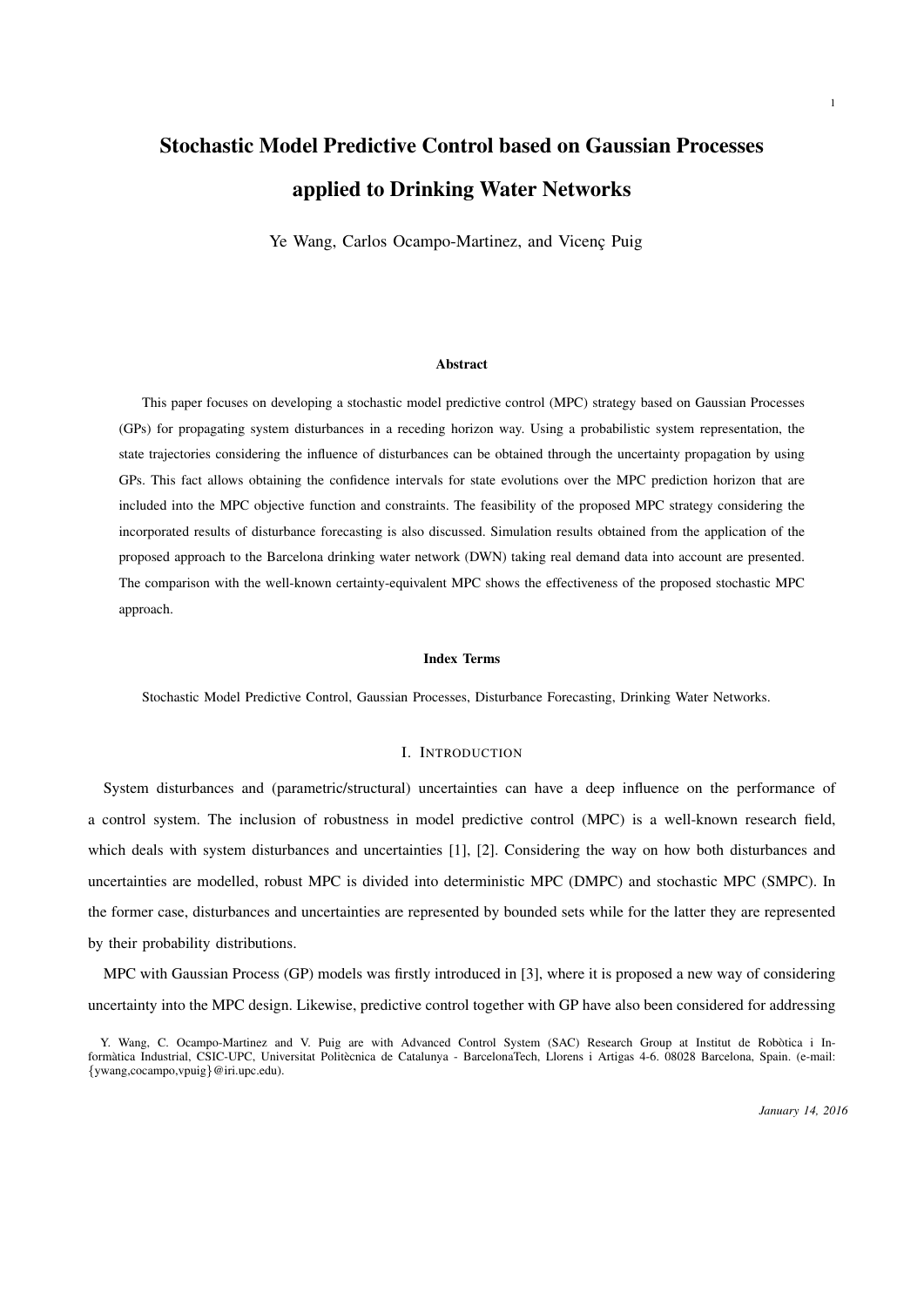the fault-tolerant problem [4]. Generally speaking, the GP approach is able to provide a new way of including the system disturbances by means of probability theory in the SMPC framework. GP regression models have been applied to many different real cases such as electricity forecasting [5], [6], disturbance forecasting in greenhouse temperature control systems [7], among other fields. There are some other methodologies for electricity forecasting that have been discussed in the past decades, such as artificial neural networks [8], [9]. These algorithms have also been employed for the water demand forecasting [10], [11]. The superiority of GP regression comes from the use of the *Bayesian Inference Theory*, which is able to update in real time the parameters of a GP regression model adapted to accumulated data [12].

In terms of the MPC strategy, the system model is used to find an optimal control action along a prediction horizon according to the given performance objectives and physical/operational constraints. Thus, a modeling approach should be needed, which is not only able to consider system dynamics but also the dynamic effect of exogenous disturbances. Hence, a proper disturbance forecasting approach should be used to produce reliable short-term forecasting results. In this framework, some forecasting approaches have been discussed in [13], [14]. After applying a disturbance forecasting approach, the results will be incorporated into the optimal control input computation. On the other hand, the optimization problem from an MPC controller could be infeasible in some particular time instant in a closed-loop control system since the nature of its disturbances might be stochastic. Furthermore, forecasting results have a wide variance interval and they are included into the open-loop optimization along the MPC prediction horizon. Then, a method is proposed to address the infeasibility that could occur when the system state trajectories evolve outside their operational limitations when driven by the disturbance forecasting results.

The main contribution of this paper relies on the design of a SMPC controller based on GP taking infeasibility analysis into account when using the disturbance forecasting results obtained from the approach proposed in [14], which is called in the sequel *DSHW-GP*. This approach combines the double-seasonal Holt-Winters (DSHW) method and GP regression algorithms in order to propagate the disturbance forecast uncertainty into the system states. DSHW-GP is a mixed methodology that incorporates advantages from both the DSHW and GP algorithms. Unlike traditional forecasting approaches, e.g., [15], [16], the DSHW-GP algorithm is useful since it allows to model the uncertain part of the disturbance forecast in the GP framework. A case study based on the Barcelona drinking water network (DWN) has been considered using real demand data, where the aforementioned SMPC strategy is applied and assessed by means of some given key performance indicators (KPIs).

The remainder of this paper is structured as follows. In Section II, the problem formulation is presented. The SMPC strategy based on the GP approach is presented in Section III. In Section IV, the application of the considered approach to Barcelona DWN is described, while simulation results are shown in Section V. Finally, the main conclusions are drawn in Section VI.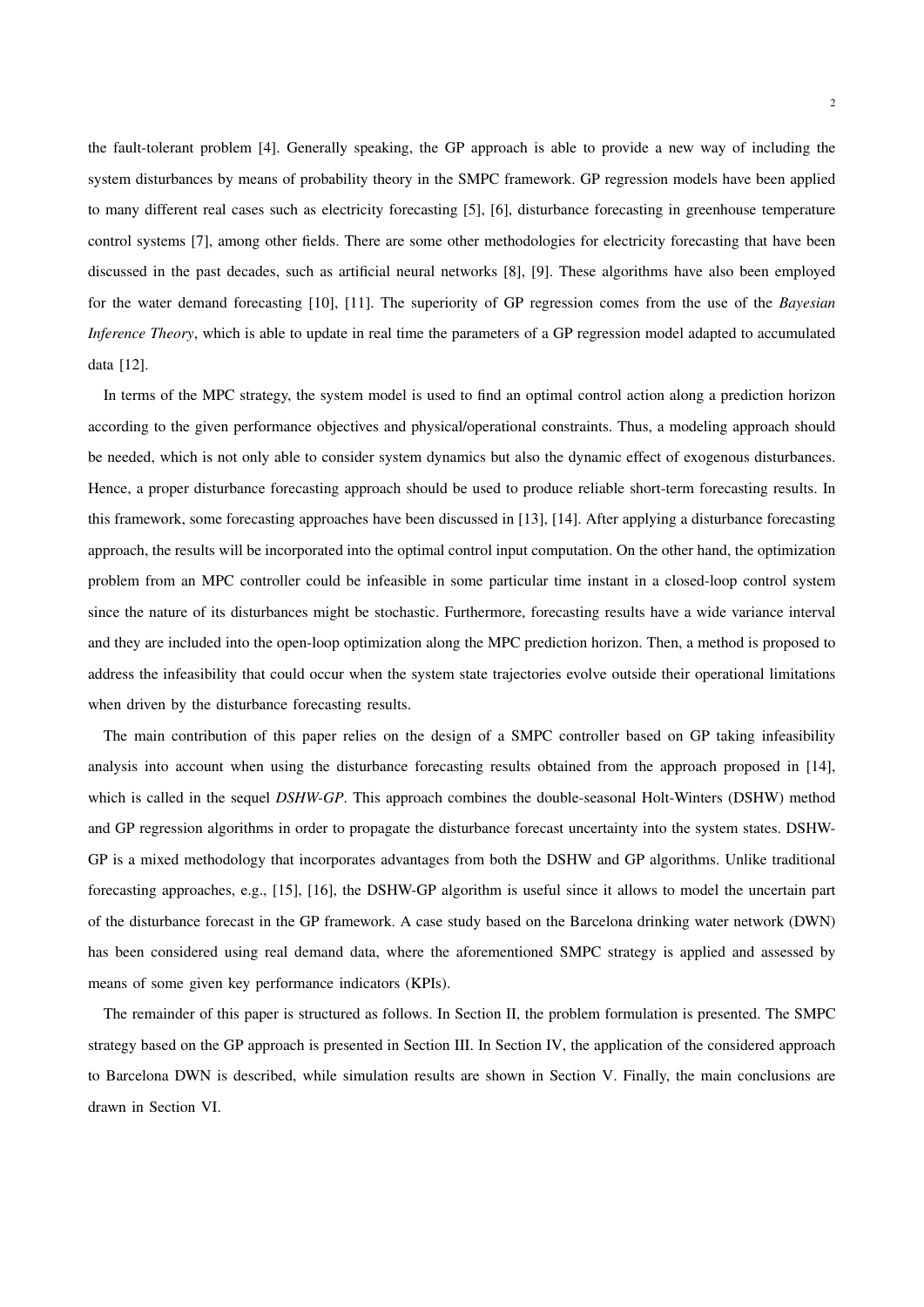

Figure 1. Components of a SMPC closed-loop topology

## II. PROBLEM STATEMENT

## *A. Control-oriented Model*

Consider that the system to be controlled can be described by means of a discrete-time control-oriented model

$$
\mathbf{x}_{k+1} = \mathbf{A}\,\mathbf{x}_k + \mathbf{B}\,\mathbf{u}_k + \mathbf{d}_k,\tag{1}
$$

where  $\mathbf{x} \in \mathbb{R}^n$  and  $\mathbf{u} \in \mathbb{R}^m$  denote system state and control input vectors, respectively. Moreover,  $\mathbf{A}, \mathbf{B}$  are the system matrices of suitable dimensions,  $d \in \mathbb{R}^q$  represents the vector of system disturbances and k is the discrete time.

The components of a SMPC-based closed loop are shown in Figure 1. There, the system is affected by the influence of external disturbances, which should be properly forecasted facing their inclusion in the prediction model used by the SMPC controller. Notice that the loop is closed by using an observer, which allows to consider an output-feedback scheme. This paper assumes that the observer model is not affected by the disturbances.

## *B. Disturbance Forecasting Approach*

According to (1), system states are influenced by the exogenous disturbances. As stated before, the disturbance forecasting approach considered in this paper is the DSHW-GP algorithm, a probabilistic approach reported in [14].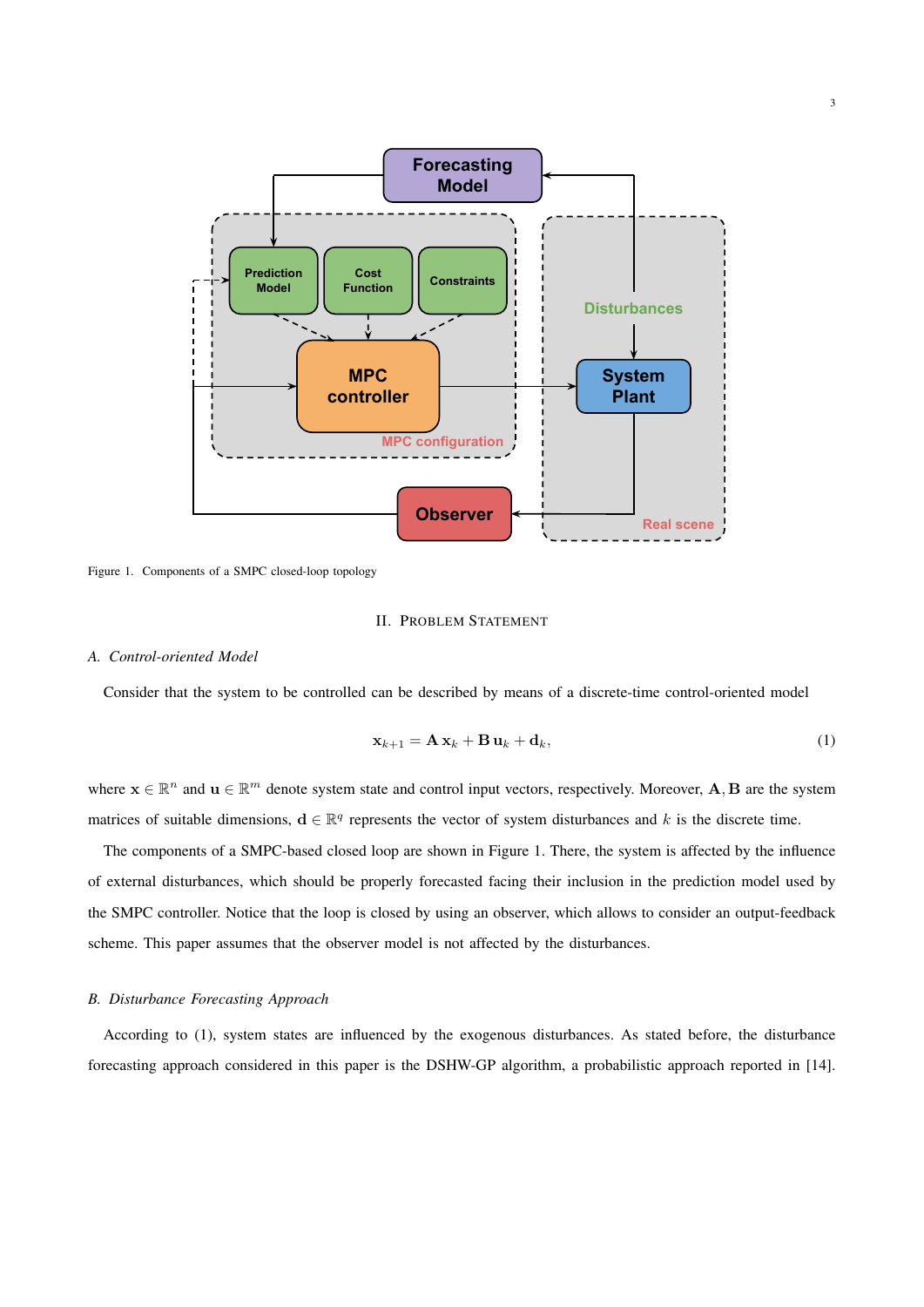The forecasting results are not a set of deterministic values but a set of probabilities denoted by

$$
\mathbf{d}_k \sim \mathcal{N}(\bar{\mathbf{d}}_k, \Sigma_{\mathbf{d}_k}),\tag{2}
$$

where  $\mathcal N$  is the normal (or Gaussian) distribution in the probability theory,  $\bar{\mathbf{d}}_k$  and  $\Sigma_{\mathbf{d}_k}$  correspond to the mean and variance disturbance estimates, which are used later on for the SMPC controller design.

## *C. Generalized SMPC*

From (2), the prediction model related to the SMPC design is written in a probabilistic way as

$$
\mathbf{x}_k \sim \mathcal{N}(\bar{\mathbf{x}}_k, \Sigma_{\mathbf{x}_k}),\tag{3}
$$

where  $\bar{\mathbf{x}}_k$ ,  $\Sigma_{\mathbf{x}_k}$  are the mean and the variance of the system states  $\mathbf{x}_k$ , respectively. This paper addresses the optimization problem behind the SMPC design with two probabilistic models: *(i)* the probabilistic representation of the state-space model of the system and *(ii)* the forecasting model of the disturbances. These models are used to find a sequence of control actions over a given prediction horizon  $H_p \in \mathbb{N}_+$ . The receding horizon approach is used for selecting the first control action of the optimal sequence at each time instant. In general, a basic SMPC controller is formulated by solving the multi-objective finite-horizon optimization problem (FHOP) in Problem 1.

## Problem 1 (Generalized FHOP).

$$
\min_{\mathbf{u}_{k}^{*}} \triangleq \mathbb{E}\left[\sum_{n=1}^{\Gamma} \sum_{i=0}^{H_{p}-1} \lambda_{n} \ell_{n}(\mathbf{x}_{k+i+1|k}, \mathbf{u}_{k+i|k}, \mathbf{d}_{k+i|k})\right],
$$
\n(4a)

*subject to*

$$
\mathbf{x}_{k+i+1|k} \sim \mathcal{N}(\bar{\mathbf{x}}_{k+i+1|k}, \Sigma_{\mathbf{x}_{k+i+1|k}}),\tag{4b}
$$

$$
\mathbf{d}_{k+i|k} \sim \mathcal{N}(\bar{\mathbf{d}}_{k+i|k}, \Sigma_{\mathbf{d}_{k+i|k}}),\tag{4c}
$$

$$
\mathbf{u}_{\min} \le \mathbf{u}_{k+i|k} \le \mathbf{u}_{\max},\tag{4d}
$$

$$
\mathbf{x}_{\min} \le \mathbf{x}_{k+i+1|k} \le \mathbf{x}_{\max},\tag{4e}
$$

$$
(\mathbf{x}_{k|k}, \mathbf{d}_{k|k}) = (\mathbf{x}_k, \mathbf{d}_k),\tag{4f}
$$

where  $\Gamma \in \mathbb{N}_+$  is the total number of control objectives  $\ell_n$  that conform the total objective function using a weighting approach where  $\lambda_n$  are the weights, E is the expectation operator, together with mean parameters  $\bar{\mathbf{x}}_{k+i+1|k}$ ,  $\bar{d}_{k+i|k}$  and variance parameters  $\Sigma_{\mathbf{x}_{k+i+1|k}}$ ,  $\Sigma_{\mathbf{d}_{k+i+1|k}}$ . Moreover,  $\mathbf{u}_{\min}$ ,  $\mathbf{u}_{\max}$  are two vectors with suitable dimensions defining the limitations of the input variables, respectively, while  $x_{min}$ ,  $x_{max}$  are the limitations of the system states, respectively.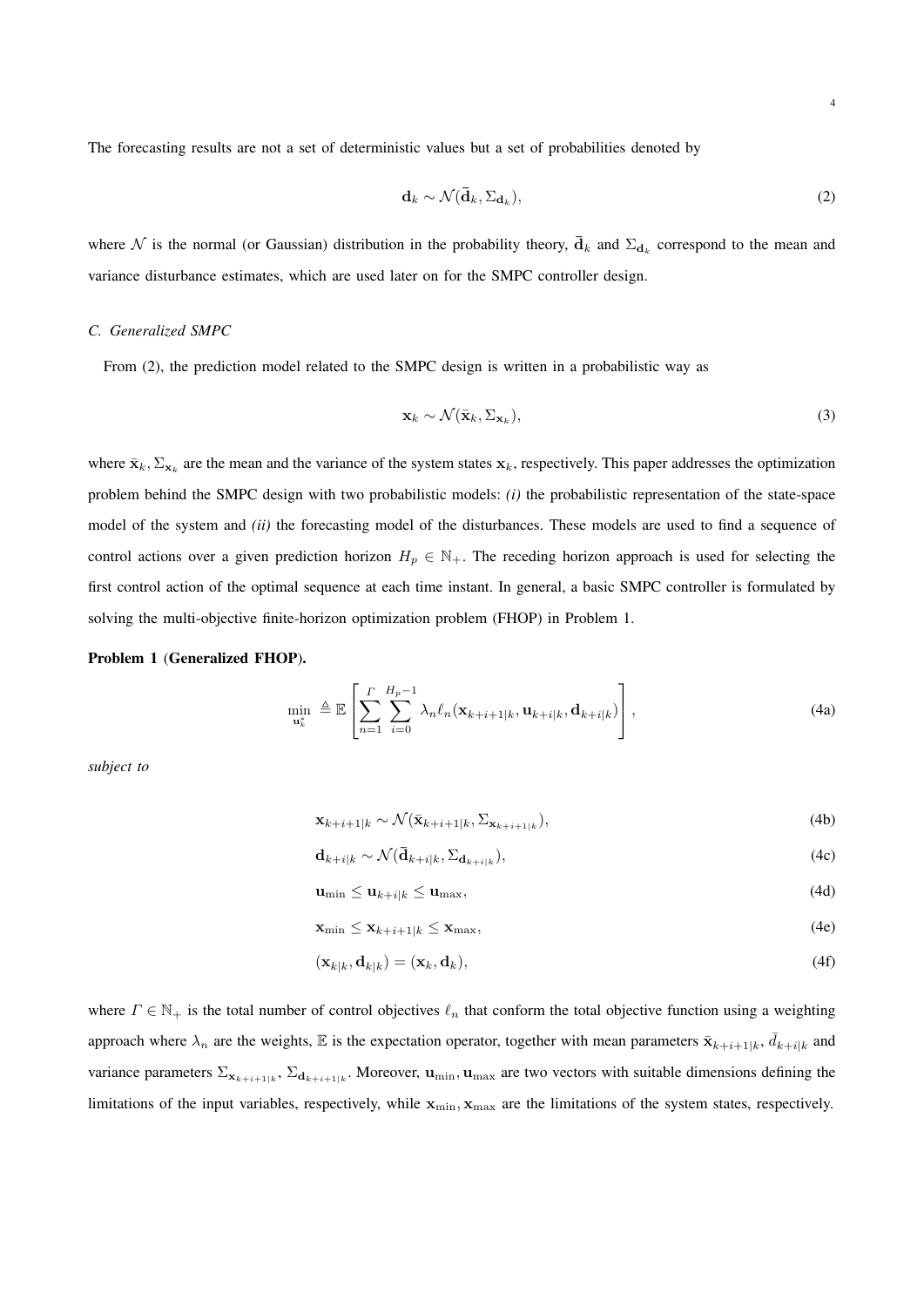Remark 1 (Feasibility). *Given the stochastic nature of future disturbances* (2)*, the prediction model* (1) *involves exogenous (additive) uncertainty. Thus, the satisfaction of constraints* (4e) *for a given control input cannot be ensured with the explicit consideration of uncertainty. This means that, even if the predictive controller finds a feasible solution to achieve the operational goals ignoring uncertainty, there is a given probability that real outputs may violate constraints* (4e)*. To preserve feasibility, the proposed GP-MPC controller will soften the constraints* (4e) *by including a slack variable such that those constraints are satisfied when considering the worst-case state evolution along the prediction horizon. This mechanism will also allow to establish a trade-off between feasibility and performance.* R2-2

## III. STOCHASTIC MODEL PREDICTIVE CONTROL BASED ON GAUSSIAN PROCESSES

In this section, an SMPC controller is generally designed also based on the GP approach as used in the disturbance forecasting. The GP is adopted to propagate system disturbances into the system states over the MPC prediction horizon. Hence, not only the disturbance forecasting model but also the system state model are both characterized by means of a GP model. Hence, the SMPC controller is named *GP-MPC* in the remaining of this paper. Furthermore, it is necessary to discuss the feasibility of the GP-MPC.

#### *A. Probabilistic Prediction Model*

By deploying the DSHW-GP approach in [14], the forecasting disturbances over  $H_p$  are obtained as

$$
\mathbf{d}_{k+i} \sim \mathcal{GP}\left(\bar{\mathbf{d}}_{k+i}, \Sigma_{\mathbf{d}_{k+i}}\right), \quad i = 0, 1, 2, \dots, H_p - 1,\tag{5}
$$

where  $\bar{d}_{k+i}$  is the mean estimation and  $\Sigma_{d_{k+i}}$  is the variance estimation, both at time instant  $k+i$ . GP is the GP model defined in [14].

Under a probabilistic representation, the prediction model can be written as  $p(\mathbf{x}_{i+1}) \sim \mathcal{N}(\bar{\mathbf{x}}_{k+1}, \Sigma_{\mathbf{x}_{k+1}})$  and the state transition probability can be approximated by

$$
(\mathbf{x}_k, \mathbf{x}_{k+1} | \bar{\mathbf{x}}_k, \Sigma_{\mathbf{x}_k}) \sim \mathcal{N}\left(\begin{bmatrix} \bar{\mathbf{x}}_k \\ \bar{\mathbf{x}}_{k+1} \end{bmatrix}, \begin{bmatrix} \Sigma_{\mathbf{x}_k} & \Sigma_{\mathbf{x}_k, \mathbf{x}_{k+1}} \\ \Sigma_{\mathbf{x}_k, \mathbf{x}_{k+1}}^T & \Sigma_{\mathbf{x}_{k+1}} \end{bmatrix}\right),
$$
(6)

where  $\bar{\mathbf{x}}_k$  and  $\bar{\mathbf{x}}_{k+1}$  represent the mean values of the states at two consecutive steps, respectively, while  $\Sigma_{\mathbf{x}_k}$  and  $\Sigma_{\mathbf{x}_{k+1}}$ represent the corresponding variance matrices of states. Moreover,  $\Sigma_{\mathbf{x}_k,\mathbf{x}_{k+1}}$  denotes the covariance matrix of the states at time instant k and  $k + 1$ , respectively. Since the system model in (1) is linear, then (6) can be simplified as

$$
\begin{bmatrix} \mathbf{x}_{k} \\ \mathbf{x}_{k+1} \end{bmatrix} \sim \mathcal{N} \left( \begin{bmatrix} \bar{\mathbf{x}}_{k} \\ \bar{\mathbf{x}}_{k+1} \end{bmatrix}, \begin{bmatrix} \Sigma_{\mathbf{x}_{k}} & \Sigma_{\mathbf{x}_{k}, \mathbf{x}_{k+1}} \\ \Sigma_{\mathbf{x}_{k}, \mathbf{x}_{k+1}}^{T} & \mathbf{A} \Sigma_{\mathbf{x}_{k}} \mathbf{A}^{T} + \Sigma_{\mathbf{d}_{k}} \end{bmatrix} \right). \tag{7}
$$

**Assumption 1.** Each state is time independent. The state uncertainty corresponding to the time instant  $k + 1$  is *propagated by using the state value at* k*.*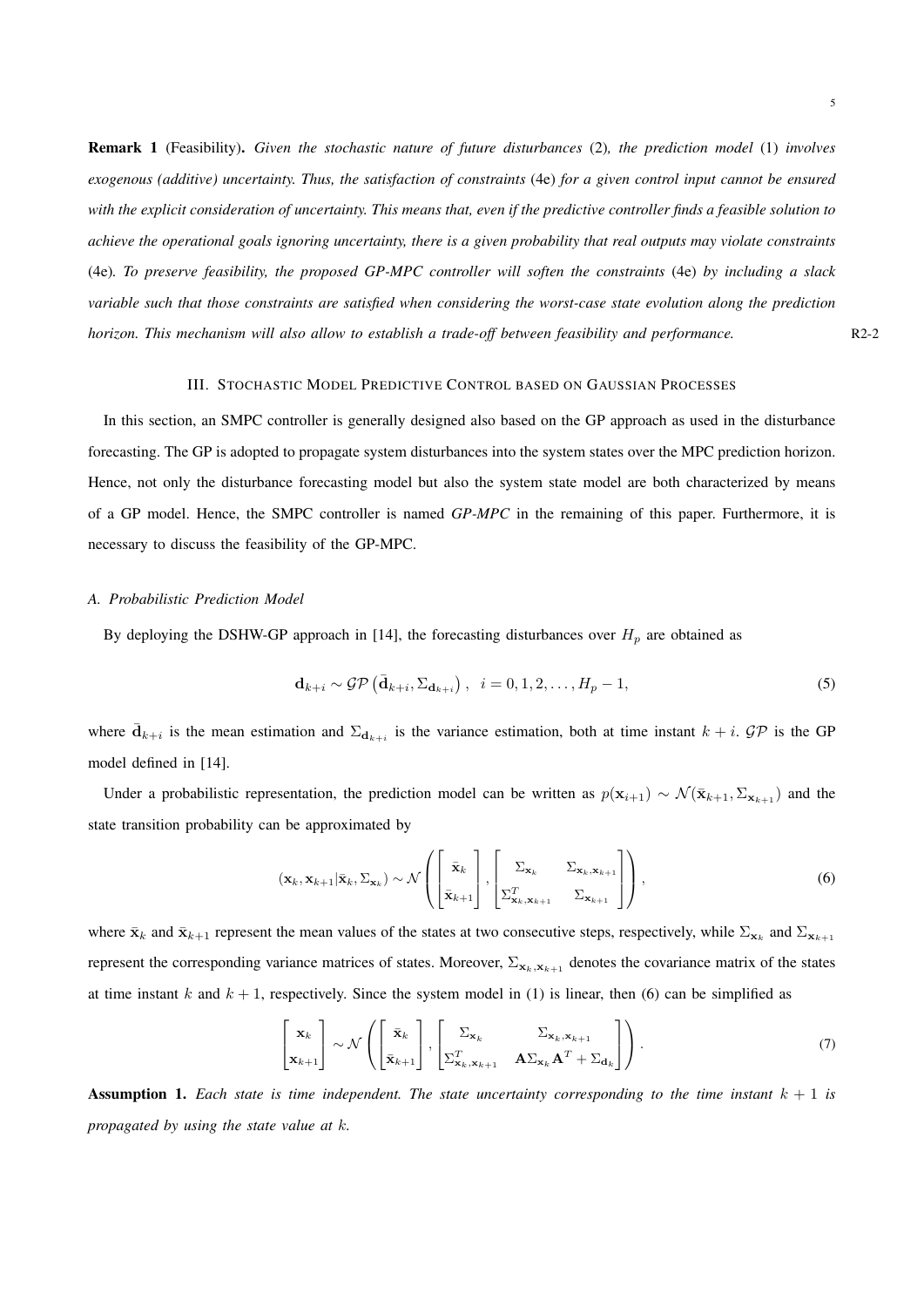According to Assumption 1, the mean and variance of the system states are written as

$$
\bar{\mathbf{x}}_{k+1} = \mathbf{A}\bar{\mathbf{x}}_k + \mathbf{B}\mathbf{u}_k + \bar{\mathbf{d}}_k, \tag{8a}
$$

$$
\Sigma_{\mathbf{x}_{k+1}} = \mathbf{A} \Sigma_{\mathbf{x}_k} \mathbf{A}^T + \Sigma_{\mathbf{d}_k}.
$$
 (8b)

In order to transform the general constraints for all the system states into individual constraints, it is necessary to find a probabilistic-based procedure. By means of a risk term  $\alpha$ , the joint chance constraint of the system state is drawn as [17]

$$
Pr(\mathbf{x}_{\min} \le \mathbf{x}_k \le \mathbf{x}_{\max}) = 1 - \alpha,\tag{9}
$$

where  $\alpha$  is the risk in terms of the confidence level  $(1 - \alpha)$  and Pr denotes the probability. Due to further state evolution considered in the receding horizon strategy, the expected global risk can be allocated into each state and each step over  $H_p$ . Therefore, (9) can be rewritten for each state as

$$
\Pr(\mathbf{x}_{\min,i} \le \mathbf{x}_{k+j,i} \le \mathbf{x}_{\max,i}) = 1 - \alpha_{i,j},\tag{10a}
$$

$$
\sum_{i=1}^{n_x} \sum_{j=1}^{H_p} \alpha_{i,j} \le \alpha_{global},\tag{10b}
$$

$$
0 \le \alpha_{i,j} \le 1,\tag{10c}
$$

where i and j denote indices for state and prediction step respectively,  $\alpha_{i,j}$  is the partial risk averaged into each state and the sum of all partial risks is close to the global risk  $\alpha_{global}$ . In other words, the global risk can be allocated into fixed partial risks using the following expression:

$$
\alpha_{i,j} = \frac{\alpha_{global}}{n_c},\tag{11}
$$

where  $n_c$  denotes the value used for allocating the global risk into partial risks.

#### *B. Constraints Reformulation*

According to [17], the convexity of an optimization problem with joint-chance constraints has been discussed. Hence, (10a) can be decomposed into the following expressions:

$$
\bar{\mathbf{x}}_{j,i} + c \Sigma_{x_{j,i}}^{1/2} \le \mathbf{x}_{\max,i},\tag{12a}
$$

$$
\bar{\mathbf{x}}_{j,i} - c \Sigma_{\mathbf{x}_{j,i}}^{1/2} \ge \mathbf{x}_{\min,i},\tag{12b}
$$

where  $\bar{\mathbf{x}}_{j,i} + c \sum_{x_j,i}^{1/2}$  is the upper bound of the *i*-th state at the time instant j, which should be lower than  $\mathbf{x}_{\text{max},i}$  while  $\bar{\mathbf{x}}_{j,i} - c \sum_{\mathbf{x}_j,i}^{1/2}$  is the lower bound of the *i*-th state at the time instant j, which should be greater than  $\mathbf{x}_{\min,i}$ . Hence,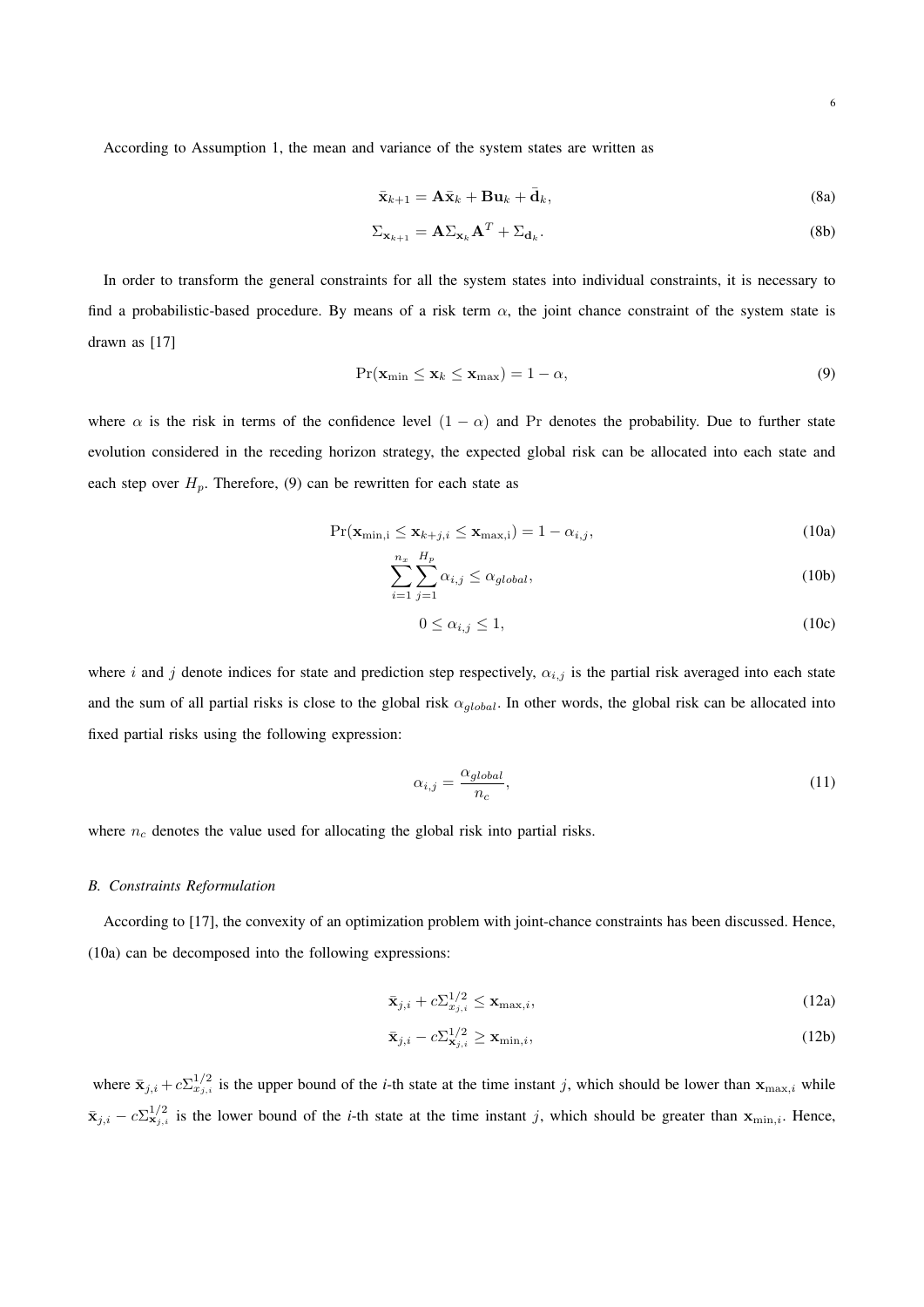

Figure 2. States propagation with uncertainty along  $H_p$ 

the worst-case state evolutions are reflected into the MPC constraints. The critical value  $c$  in (12) can be computed by means of the inverse standard probability density function  $\Phi^{-1}$  as

$$
c = \Phi^{-1} \left( 1 - \alpha_{i,j} \right),\tag{13a}
$$

$$
\alpha_{i,j} = \frac{\alpha_{global}}{2n_x H_p}.\tag{13b}
$$

In order to analyze the constraint feasibility for all system states, (12) can be rewritten as

$$
\mathbf{x}'_{\min,i} \le \bar{\mathbf{x}}_{j,i} \le \mathbf{x}'_{\max,i} \ \forall i \in [1, n_x],\tag{14}
$$

where

$$
\mathbf{x}'_{\max,i,j} \triangleq \mathbf{x}_{\max,i} - c \sum_{x,j,i}^{1/2},\tag{15a}
$$

$$
\mathbf{x}'_{\min,i,j} \triangleq \mathbf{x}_{\min,i} + c \Sigma_{x_{j,i}}^{1/2}.
$$
\n(15b)

The optimization problem behind the predictive controller design would be infeasible when there is overlapped areas between  $\mathbf{x}'_{\text{max},i,j}$  and  $\mathbf{x}'_{\text{min},i,j}$  over  $H_p$ , see the infeasible point in Figure 2. In this case, for time instants after that point, the optimization problem becomes infeasible. Hence, it is necessary to verify whether  $x'_{\max,i,j}$  is always greater than  $\mathbf{x}'_{\min,i,j}$  over  $H_p$  for all system states.

To avoid this situation, some solutions have been discussed, e.g., the risk allocation, see [18]. The risk can be allocated into each state and each step along  $H_p$  through an additional optimization problem. Another solution by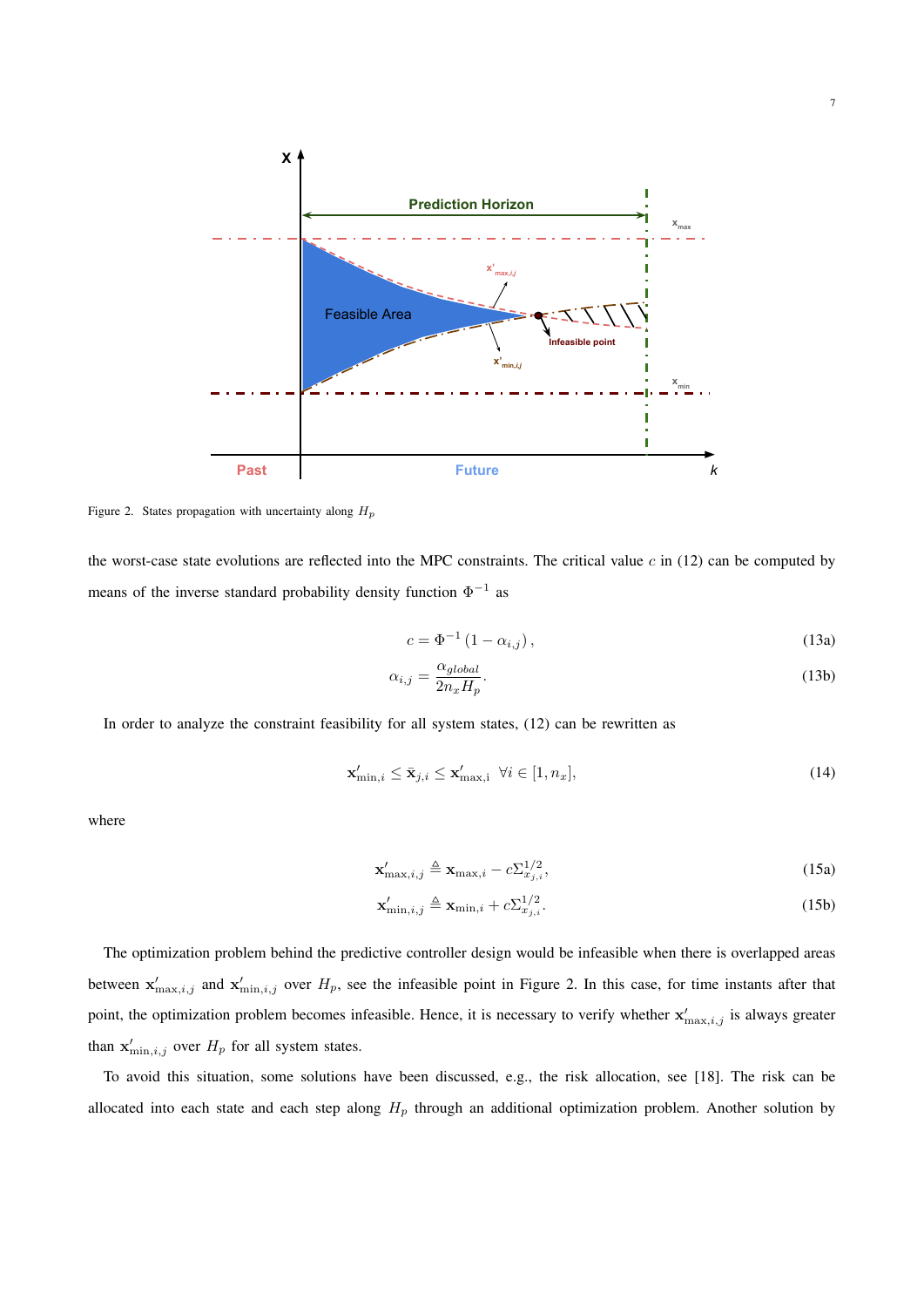means of the terminal constraint is exploited by slacking c by using a soft term  $\eta$ , which means that the critical value is not fixed but variable such that  $c_j$  has to be optimized depending on the state uncertainty. If it is overestimated, the optimal soft term can be found in order to satisfy the condition:  $\mathbf{x}'_{\text{max},i,j}$  is always greater than  $\mathbf{x}'_{\text{min},i,j}$ , i.e.,

$$
\mathbf{x}_{\max,i} - \gamma \ge \mathbf{x}_{\min,i} + \gamma,\tag{16a}
$$

$$
\gamma = (c - \eta_j) \Sigma_{x_{i,j+1}}^{1/2} \quad \forall j \in [1, H_p].
$$
\n(16b)

Meanwhile, the variance of the system states in (8b) is growing. Hence, since the state uncertainty is accumulated, the soft term is growing as well. Generally, the constraints for  $c_i$  are defined as

$$
c_j = c_0 - \eta_j,\tag{17a}
$$

$$
\eta_j \le \eta_{j+1},\tag{17b}
$$

where  $c_0$  is the initial critical value. Similarly,  $\eta_j \in \mathbb{R}^{n_x H_p}$  is the soft term.

## *C. Objective Function*

The other key component in MPC design is the objective function, that is also named as the cost function. As pointed out, c has been slacked by the soft term  $\eta_j$  in (17a) and (17b) for the purpose of coping with an uncontrolled growing of uncertainty. The expectation for relaxing  $c$  is to find a minimal value to maintain the partial risk at each step of the MPC controller computation. This is achieved by including in the MPC objective function the following term

$$
\ell_k^c \triangleq \|\eta_k\|_{2,\mathbf{W}_c}^2,\tag{18}
$$

where  $W_c$  denotes the weighting factor when included in the general objective function. Note that  $\|\cdot\|_{p,\mathbf{W}}$  denotes a weighted p-norm.

## *D. GP-MPC Setting*

The constraints for states are generated with the probabilistic prediction model. The total objective function is the sum of objective functions for each operational goal with a group of weights  $\lambda_n$ , which can be chosen depending on the prioritization of the considered objectives. Therefore, the general optimization problem discussed in this paper is formulated in Problem 2.

## Problem 2 (Improved GP-MPC).

$$
\min_{\mathbf{u}_k^*, \eta_k^*} \mathbb{E}\left[\sum_{n=1}^{\Gamma} \sum_{i=0}^{H_p-1} \lambda_n \ell^n(\mathbf{x}_{k+i|k}, \mathbf{u}_{k+i|k}, \mathbf{d}_{k+i|k})\right],
$$
\n(19a)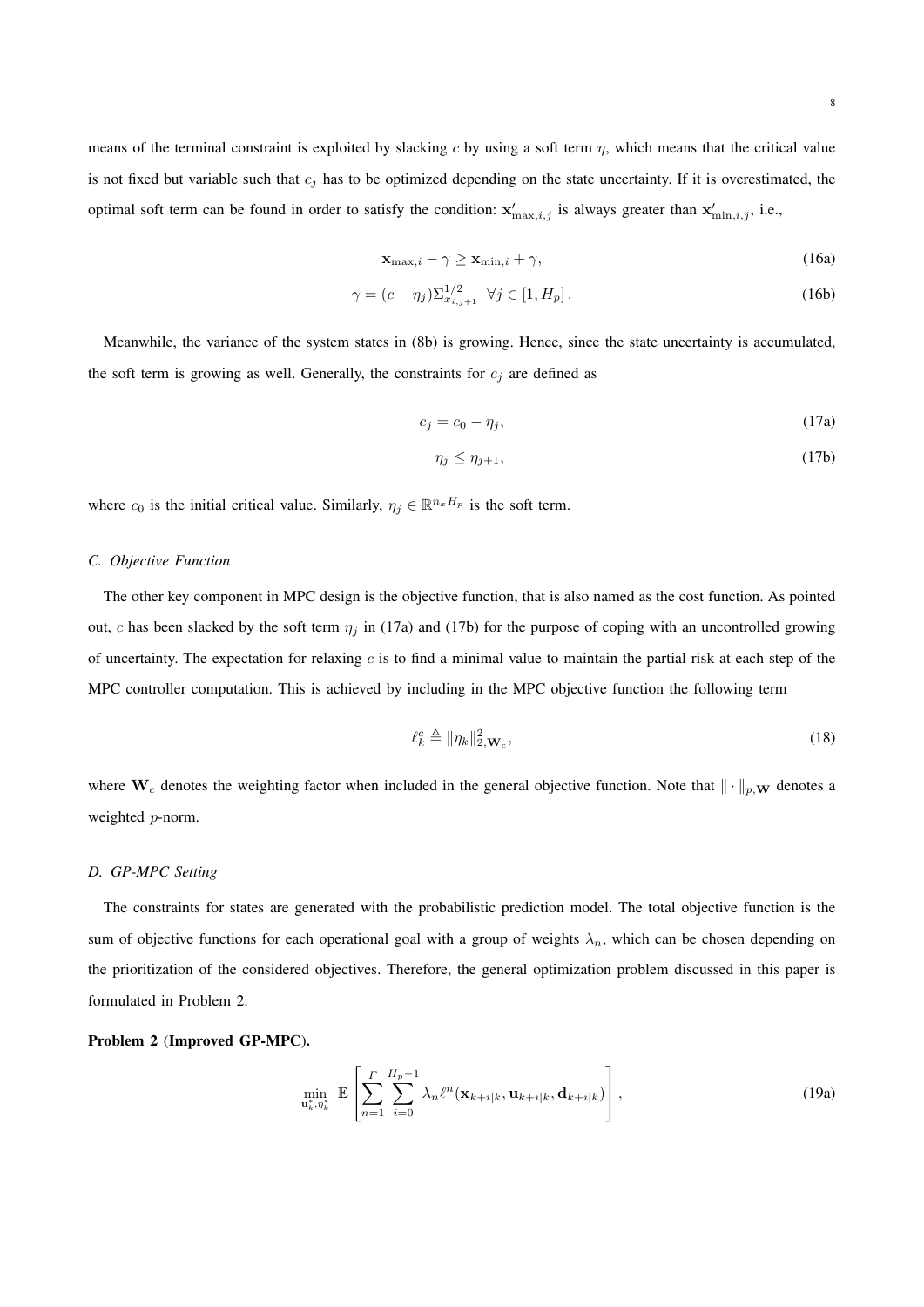*subject to*

$$
\bar{\mathbf{x}}_{k+i+1|k} = \mathbf{A}\bar{\mathbf{x}}_{k+i|k} + \mathbf{B}\mathbf{u}_{k+i|k} + \bar{\mathbf{d}}_{k+i|k},\tag{19b}
$$

$$
\Sigma_{\mathbf{x}_{k+i+1|k}} = A \Sigma_{\mathbf{x}_{k+i|k}} A^T + \Sigma_{\mathbf{d}_{k+i|k}},
$$
\n(19c)

$$
\mathbf{u}_{\min} \le \mathbf{u}_{k+i|k} \le \mathbf{u}_{\max},\tag{19d}
$$

$$
\bar{\mathbf{x}}_{k+i+1|k} + (c - \eta_{k+i|k}) \sum_{k+i+1|k}^{1/2} \le \mathbf{x}_{\max},
$$
\n(19e)

$$
\bar{\mathbf{x}}_{k+i+1|k} - (c - \eta_{k+i|k}) \Sigma_{\mathbf{x}_{k+i+1|k}}^{1/2} \ge \mathbf{x}_{\min},\tag{19f}
$$

$$
\mathbf{x}_{\max} - \gamma \ge \mathbf{x}_{\min} + \gamma,\tag{19g}
$$

$$
\gamma = (c - \eta_{k+H_p|k}) \Sigma_{x_{k+H_p+1|k}}^{1/2},\tag{19h}
$$

$$
\eta_{k+i|k} \le \eta_{k+i+1|k},\tag{19i}
$$

$$
(\mathbf{x}_{k|k}, \mathbf{d}_{k|k}) = (\mathbf{x}_k, \mathbf{d}_k). \tag{19}
$$

Remark 2 (Stability). *As discussed in Remark 1, the feasibility of the proposed GP-MPC strategy can be guaranteed by means of the mechanisms previously proposed and discussed. Although feasibility can imply stability for the MPC strategy as discussed in [19], in order to guarantee stability the inclusion of some terminal constraints in order to enforce the system state to evolve towards an invariance set (previously designed) is additionally required, see [20], [21].*

## IV. CASE STUDY: BARCELONA DRINKING WATER NETWORK

#### *A. System Description*

The Barcelona DWN supplies 237.7 hm<sup>3</sup> of drinking water to approximately three million consumers every year, covered  $424 \text{ km}^2$  area. The entire network is composed of 63 storage tanks, three surface sources, seven underground sources, 79 pumps, 50 valves, 18 nodes and 88 water demands. Currently, AGBAR (Aguas de Barcelona, S. A. Company which manages the drinking water transport and distribution in Barcelona, Spain) is in charge of managing the entire network through a supervisory control system. It supplies potable water to the Metropolitan Area of Barcelona (Catalonia, Spain). The main water resources come from rivers Llobregat, Ter and Besos, with  $52\%$ ,  $46\%$  and  $2\%$  of the total water supply, respectively. These sources are regulated by dams that have an overall capacity of 600 cubic hectometres.

Figure 3 shows a representative portion of the Barcelona DWN selected as the case study of this paper. This DWN part includes three water storage tanks, three pumps, three valves and four water demand sectors. The sampling time for collecting water demands from the consume sectors is 1 hour. The mathematical model case study as well as other mathematical features can be found in [22].The parameters of the model have been adjusted by using real data provided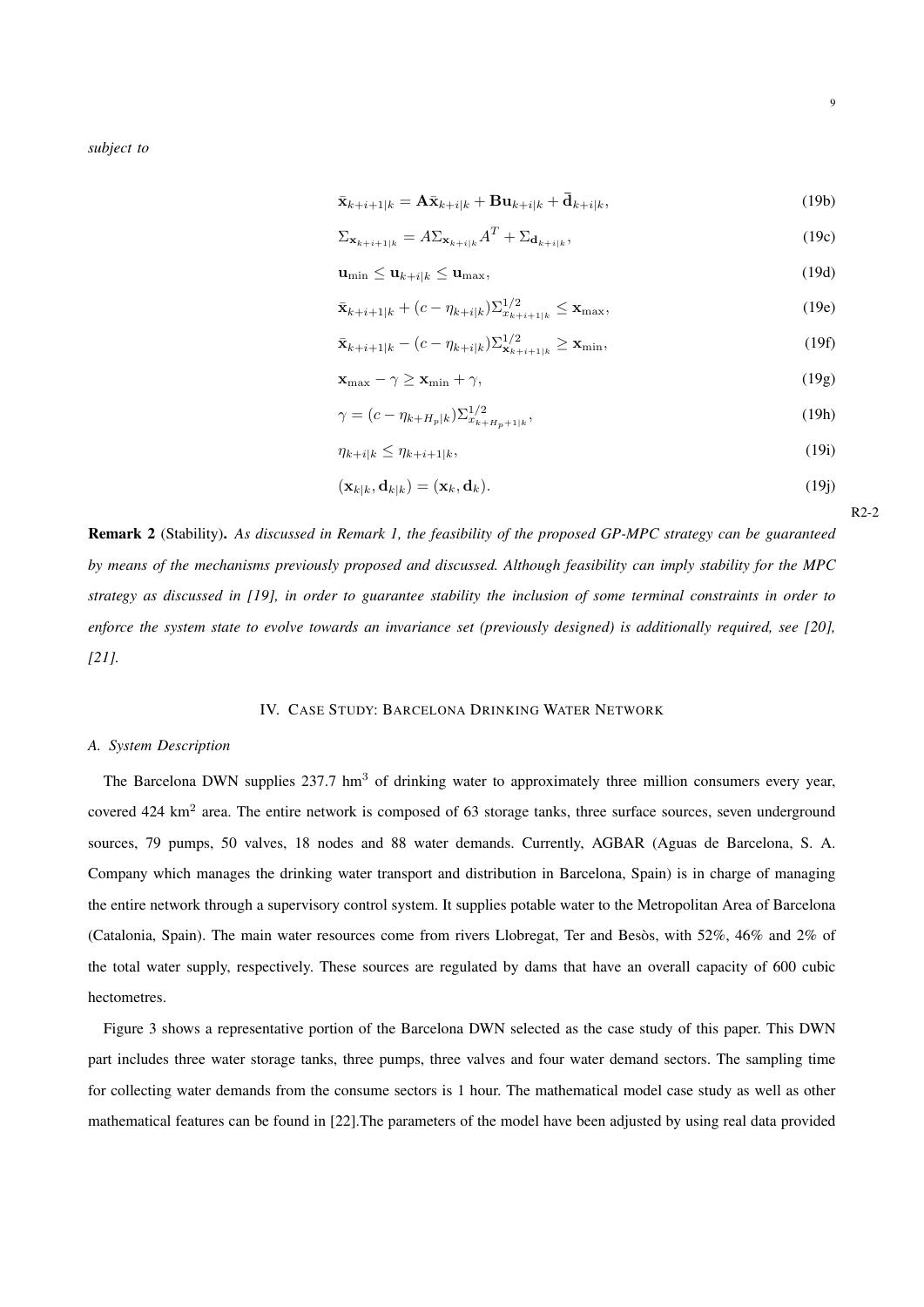

Figure 3. The three-tank system topology

by the DWN management company.

#### *B. Control-oriented Model*

The control-oriented model of DWN is described by the following set of linear discrete-time difference-algebraic equations for all time instant  $k \in \mathbb{N}$  [17]:

$$
\mathbf{x}_{k+1} = \mathbf{A}\mathbf{x}_k + \mathbf{B}\mathbf{u}_k + \mathbf{B}_d\mathbf{d}_k, \tag{20a}
$$

$$
0 = \mathbf{E}_u \mathbf{u}_k + \mathbf{E}_d \mathbf{d}_k, \tag{20b}
$$

where  $x_k$ ,  $u_k$ ,  $d_k$  denote the state vector, the manipulated flows through actuators and the vector of demanded flow as additive measured disturbances, respectively. Pumps and valves are considered as the actuators. Moreover, (20a) describes the dynamics of storage tanks while (20b) presents the static relations within the DWN at network nodes. Matrices A, B,  $B_d$ ,  $E_u$  and  $E_d$  are obtained from the network topology (see [22], for the numerical values of the part of the network considered in this paper).

For the purpose of incorporating disturbance forecasting results into system states by using the GP again, the standard linear control-oriented model as (1) is required. A compact form of (20) can be written as

$$
\mathbf{x}_{k+1} = \mathbf{A}\,\mathbf{x}_k + \tilde{\mathbf{B}}\,\tilde{\mathbf{u}}_k + \tilde{\mathbf{B}_p}\,\mathbf{d}_k,\tag{21}
$$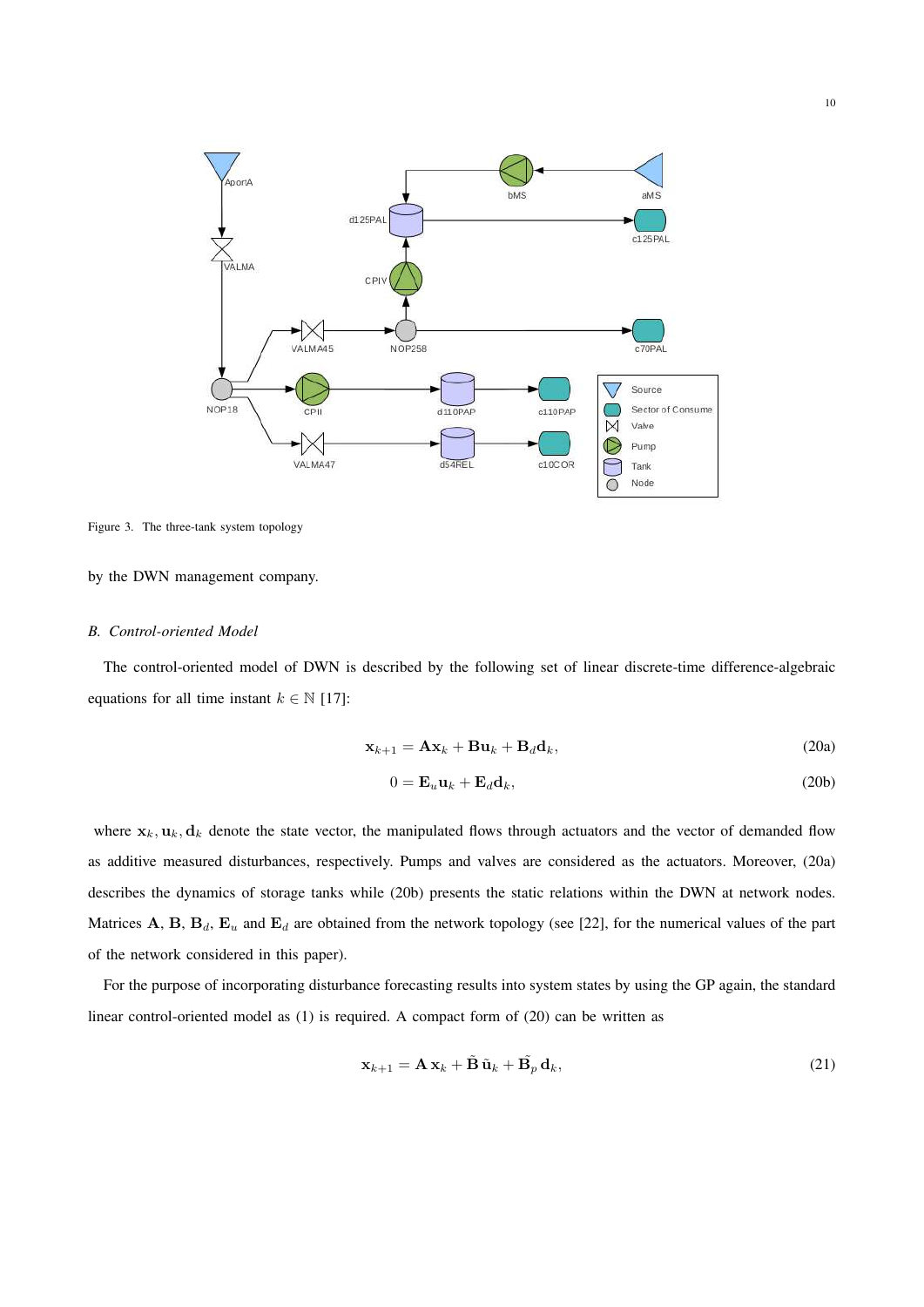where  $\tilde{\mathbf{u}}_k$  is the reduced vector control inputs expressed as

$$
\mathbf{u}_k = \tilde{\mathbf{P}} \tilde{\mathbf{M}}_1 \tilde{\mathbf{u}}_k + \tilde{\mathbf{M}}_2 \mathbf{d}_k, \tag{22}
$$

with  $\tilde{\bf B}, \tilde{\bf B}_p, \tilde{\bf P}, \tilde{\bf M}_1, \tilde{\bf M}_2$  being resultant matrices of suitable dimensions. The detailed transformation procedure can be found in [17].

Since the DWN model is linear, the probabilistic prediction model of the DWN can be calculated in the same way as aforementioned from (6) to (8) such that the model is finally written as

$$
\bar{\mathbf{x}}_{k+1} = \mathbf{A}\bar{\mathbf{x}}_k + \widetilde{\mathbf{B}}\mathbf{u}_k + \widetilde{\mathbf{B}}_p\bar{\mathbf{d}}_k, \tag{23a}
$$

$$
\Sigma_{\mathbf{x}_{k+1}} = \mathbf{A} \Sigma_{\mathbf{x}_k} \mathbf{A}^T + \widetilde{\mathbf{B}}_p \Sigma_{\mathbf{d}_k} \widetilde{\mathbf{B}}_p^T.
$$
 (23b)

#### *C. Management Criteria*

The main operational goals in the management of the DWN are *economic*, *safety*, *smoothness*, and are respectively stated as follows [17], [23]:

- 1) Provide a reliable water supply minimising both water production and transport costs.
- 2) Guarantee the availability of enough water in each storage tank to satisfy its underlying stochastic demand.
- 3) Operate the DWN under smooth control actions.

## *D. Physical and Operational Constraints*

Since some manipulated variables  $u_k$  have relationships with some water demands in (22), the constraint for reduced manipulated variable  $\tilde{u}_k$  should maintain the constraint for the full manipulated variables  $u_k$ . Hence,

$$
\mathbf{u}_{\min} \le \tilde{\mathbf{P}} \tilde{\mathbf{M}}_1 \tilde{\mathbf{u}}_k + \tilde{\mathbf{M}}_2 \mathbf{d}_k \le \mathbf{u}_{\max},\tag{24}
$$

where  $\mathbf{u}_{\text{min}}$  and  $\mathbf{u}_{\text{max}}$  are the physical limitations of the manipulated variables  $\mathbf{u}_k$ .

On the other hand, the system states are also bounded according to the following expressions:

$$
\mathbf{x}_{\min} \leq \mathbf{x}_k \leq \mathbf{x}_{\max},\tag{25a}
$$

$$
\mathbf{x}_k \ge \vartheta_{\text{net},k},\tag{25b}
$$

where  $x_{\min}$  and  $x_{\max}$  are limitations of water storage tanks. Moreover,  $\vartheta_{\text{net},k}$  represents net demands at time instant k, which can be decomposed into two parts, the endogenous demands from neighbouring tanks or nodes  $B_e u_k$  and the exogenous demands from consumer sectors  $B_p d_k$ . Hence,  $\vartheta_{\text{net},k}$  can be computed as

$$
\vartheta_{\text{net},k} = |\mathbf{B}_e \mathbf{u}_k + \mathbf{B}_p \mathbf{d}_k|.
$$
 (26)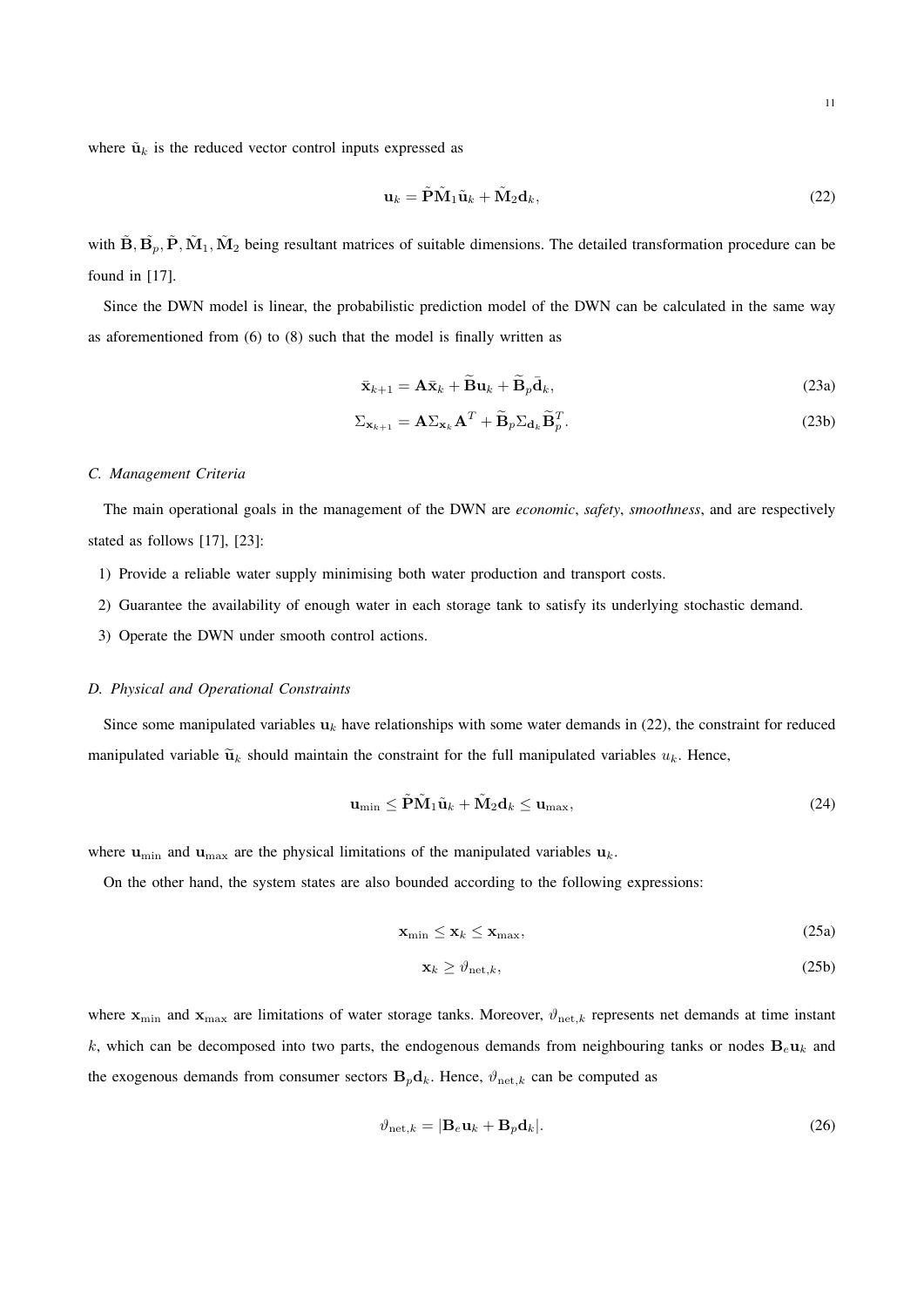As discussed in Section III, (25a) can be reformulated as

$$
\bar{\mathbf{x}}_{k+1} + (c - \eta_k) \Sigma_{x_{k+1}}^{1/2} \le \mathbf{x}_{\text{max}},
$$
\n(27a)

$$
\bar{\mathbf{x}}_{k+1} - (c - \eta_k) \Sigma_{\mathbf{x}_{k+1}}^{1/2} \ge \mathbf{x}_{\min}.
$$
\n(27b)

## *E. Objective Functions*

According to the safety criteria, (25b) can be set as a soft constraint in the following way:

$$
\bar{\mathbf{x}}_k \ge \vartheta_{\text{net},k} - \xi_k \ge \mathbf{0} \quad \forall k,\tag{28}
$$

where  $\xi_k \in \mathbb{R}^{n_x}$  represents the amount of volume in m<sup>3</sup> that goes down from the desired safety thresholds. Then, this approach introduces a new performance indicator to be minimised, defined as

$$
\ell_k^s \triangleq \|\xi_k\|_{2,\mathbf{W}_x}^2,\tag{29}
$$

where  $W_x$  is the weight matrix allocated for realizing the soft constraint.

Regarding the first and third management criterion, they can be mathematically formulated as follows:

$$
\ell_k^e \triangleq ||(\alpha_1 + \alpha_{2,k})^T \mathbf{u}_k||_{1,\mathbf{W}_e},
$$
\n(30a)

$$
\ell_k^{\Delta u} \triangleq \|\Delta \mathbf{u}_k\|_{2,\mathbf{W}_u}^2,\tag{30b}
$$

where  $\ell_k^e \in \mathbb{R}$  represents the network operation economic cost taking into account water production cost  $\alpha_1 \in \mathbb{R}^{n_u}$  and water pumping cost  $\alpha_2 \in \mathbb{R}^{n_u}$ , which changes every time instant k according to the variable electric tariff;  $\ell_k^{\Delta u} \in \mathbb{R}$ represents the penalisation of control signal variations  $\Delta u_k \triangleq u_k - u_{k-1}$ , to extend actuators life and assure a smooth operation;  $W_e$ ,  $W_u$  are diagonal matrices that weight each decision variable in the corresponding control objective.

Together with the objective function in (18), the total objective function of the FHOP considered for fulfilling all the management criterion is the sum of the mentioned four objective functions (18), (29), (30a) and (30b). Moreover, the control objectives are prioritised through weights  $\lambda_1, \lambda_2, \lambda_3, \lambda_4$  and aggregated in the performance index. Generally speaking, the objective function of the GP-MPC optimization problem can be reformulated as

$$
\mathcal{L}_k = \lambda_1 \ell_k^e + \lambda_2 \ell_k^s + \lambda_3 \ell_k^{\Delta u} + \lambda_4 \ell_k^c. \tag{31}
$$

## *F. Optimization Problem Formulation*

The predication horizon  $H_p$  is equal to 24 with a control sampling time of one hour. These values are selected taking into account the seasonality of the demand and the dynamics of the network. The GP-MPC law for the DWN consists in solving a FHOP given in Problem 3.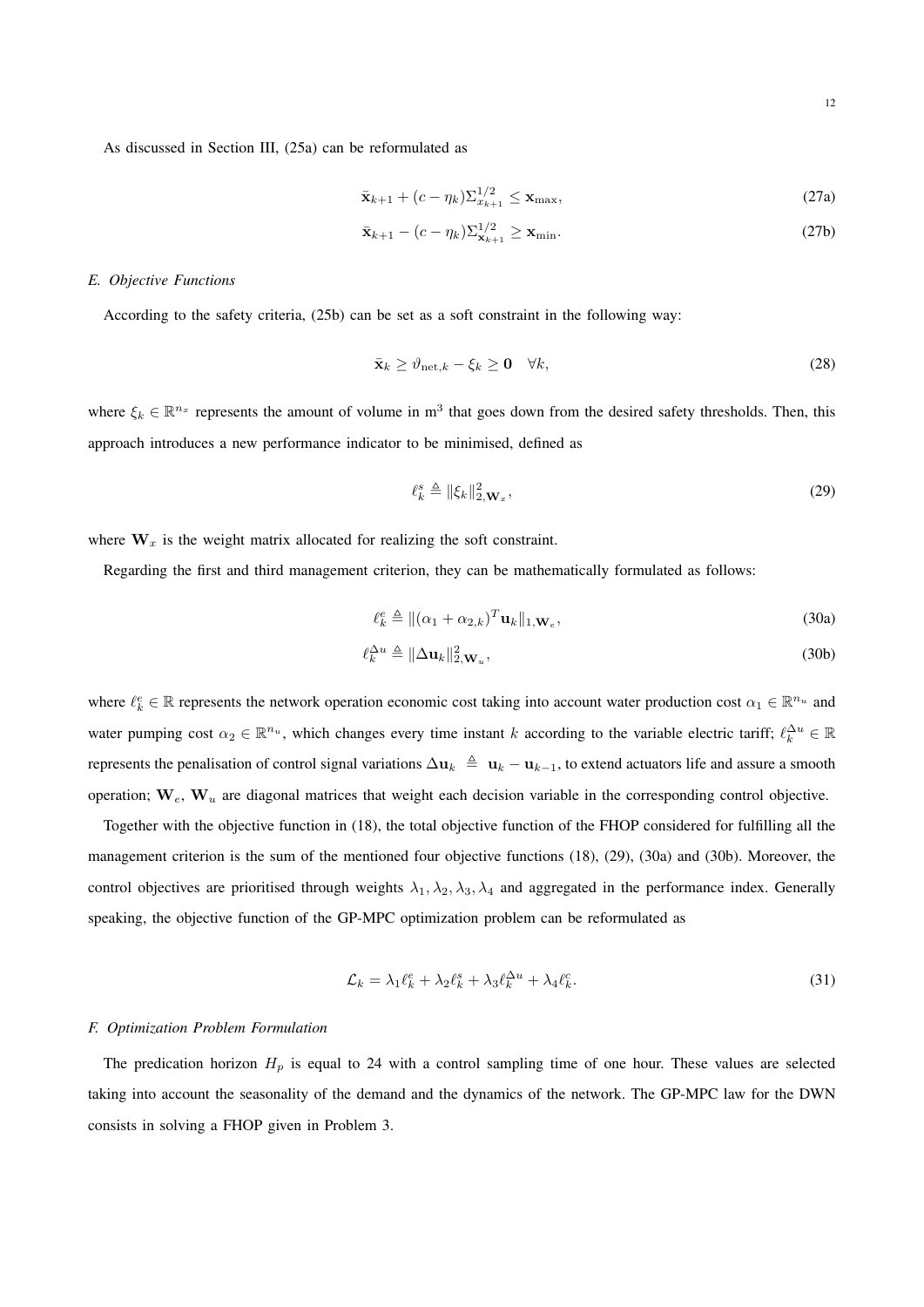## Problem 3 (GP-MPC for DWN).

$$
\min_{\mathbf{u}_k^*, \eta_k^*, \xi_k^*} \sum_{i=0}^{H_p - 1} \mathcal{L}_{k+i|k},
$$
\n(32a)

*subject to*

$$
\bar{\mathbf{x}}_{k+i+1|k} = \mathbf{A}\bar{\mathbf{x}}_{k+i|k} + \widetilde{\mathbf{B}}\widetilde{\mathbf{u}}_{k+i|k} + \widetilde{\mathbf{B}}_p\bar{\mathbf{d}}_{k+i|k},\tag{32b}
$$

$$
\Sigma_{\mathbf{x}_{k+i+1|k}} = A \Sigma_{\mathbf{x}_{k+i|k}} A^T + \widetilde{\mathbf{B}}_p \Sigma_{\mathbf{d}_{k+i|k}} \widetilde{\mathbf{B}}_p^T,
$$
\n(32c)

$$
\mathbf{u}_{\min} \leq \tilde{\mathbf{P}} \tilde{\mathbf{M}}_1 \tilde{\mathbf{u}}_{k+i|k} + \tilde{\mathbf{M}}_2 \mathbf{d}_k \leq \mathbf{u}_{\max},\tag{32d}
$$

$$
\bar{\mathbf{x}}_{k+i+1|k} + (c - \eta_{k+i|k}) \Sigma_{x_{k+i+1|k}}^{1/2} \le \mathbf{x}_{\text{max}},
$$
\n(32e)

$$
\bar{\mathbf{x}}_{k+i+1|k} - (c - \eta_{k+i|k}) \Sigma_{\mathbf{x}_{k+i+1|k}}^{1/2} \ge \mathbf{x}_{\min},
$$
\n(32f)

$$
\mathbf{x}_{\max} - \gamma \ge \mathbf{x}_{\min} + \gamma,\tag{32g}
$$

$$
\gamma = (c - \eta_{k+H_p|k}) \Sigma_{x_{k+H_p+1|k}}^{1/2},\tag{32h}
$$

$$
\eta_{k+i|k} \le \eta_{k+i+1|k},\tag{321}
$$

$$
\bar{\mathbf{x}}_{k+i+1|k} \ge \vartheta_{\text{net},k+i+1|k} - \xi_{k+i|k} \ge 0,\tag{32j}
$$

$$
(\mathbf{x}_{k|k}, \mathbf{d}_{k|k}) = (\mathbf{x}_k, \mathbf{d}_k). \tag{32k}
$$

## V. SIMULATION RESULTS

## *A. Key Performance Indicators*

For the sake of comparing the performance of the proposed GP-MPC strategy with different risk settings, the following key performance indicators (KPIs) are utilized:

$$
KPI_E \triangleq \frac{1}{n_s} \sum_{k=1}^{n_s} \left| \left( \alpha_1 + \alpha_{2,k} \right)^T \mathbf{u}_k \right|,
$$
\n(33a)

$$
KPI_S \triangleq \sum_{k=1}^{n_s} \sum_{i=1}^{n_x} \max\left\{0, \left(\vartheta_{\text{net}(i),k} - \mathbf{x}_{(i),k}\right)\right\},\tag{33b}
$$

$$
KPI_M \triangleq \frac{1}{n_s} \sum_{k=1}^{n_s} \sum_{i=1}^{n_x} (\mathbf{x}_{(i),k} - \vartheta_{\text{net}(i),k}),
$$
\n(33c)

$$
KPI_{\Delta U} \triangleq \frac{1}{n_s} \sum_{k=1}^{n_s} \sum_{i=1}^{n_u} \left(\Delta \mathbf{u}_{(i),k}\right)^2,\tag{33d}
$$

where  $KPI_E$  denotes the economic KPI that evaluates the costs of the DWN management,  $KPI_S$  considers safety KPI, which should be always 0 if the system is running safely.  $KPI_M$  presents the measured safety KPI that accumulates average volume of remaining water in each storage tank, together with  $KPI_S$  estimating the safety levels under different settings, and  $KPI_{\Delta U}$  addresses smoothness KPI that computes the collected slew rates. Moreover,  $n_s$  represents the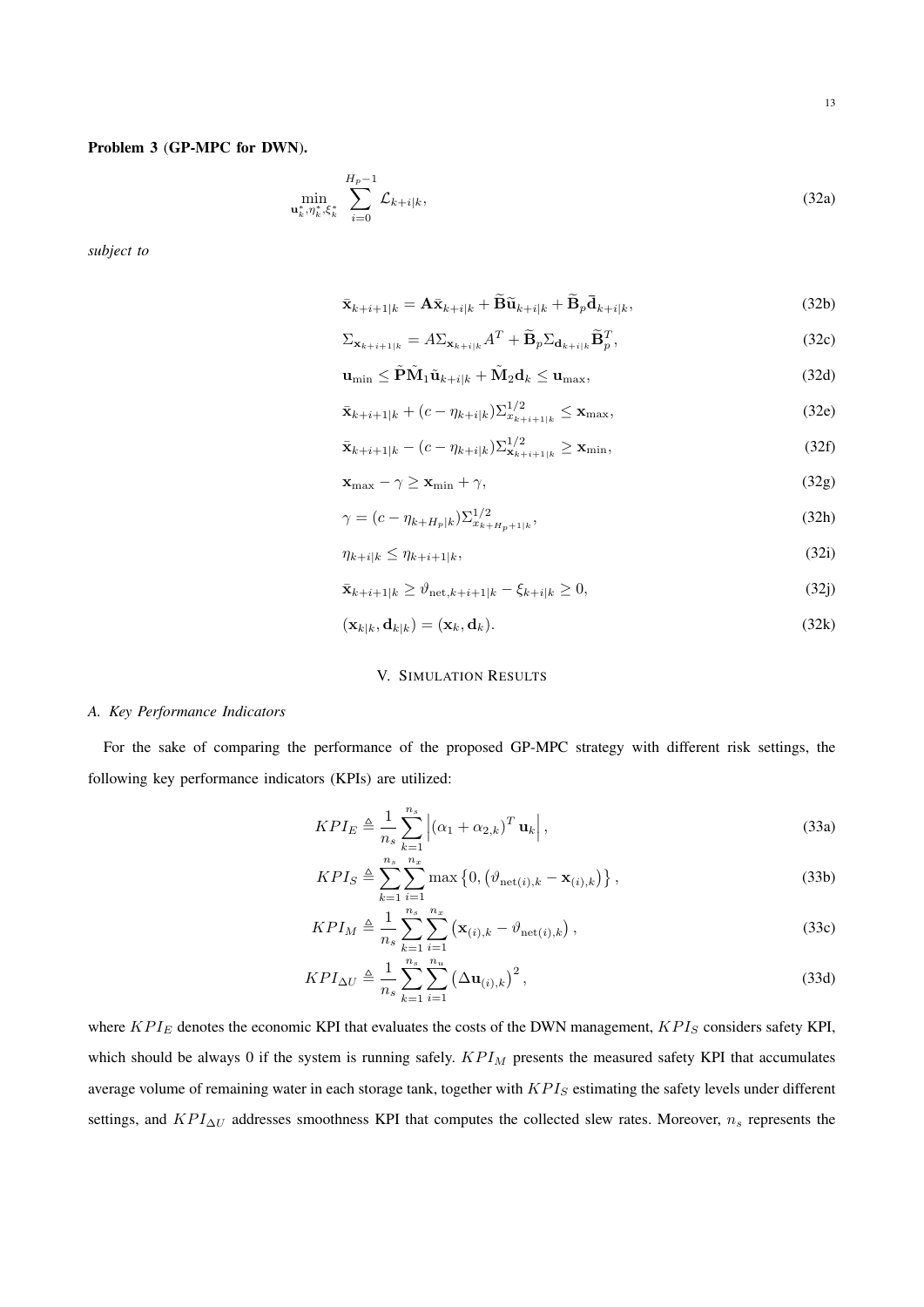#### *B. Comparison with Certain-equivalent MPC*

As discussed in [23], the certain-equivalent MPC (CE-MPC) for the DWN is formulated by ignoring the propagation of variances of the forecasted water demands, which can be written as the following optimization problem.

## Problem 4 (CE-MPC for DWN).

$$
\min_{\mathbf{u}_k^*, \xi_k^*} \sum_{i=0}^{H_p - 1} \mathcal{L}_{k+i|k} \tag{34a}
$$

*subject to*

$$
\bar{\mathbf{x}}_{k+i+1|k} = \mathbf{A}\bar{\mathbf{x}}_{k+i|k} + \widetilde{\mathbf{B}}\widetilde{\mathbf{u}}_{k+i|k} + \widetilde{\mathbf{B}}_p\bar{\mathbf{d}}_{k+i|k},\tag{34b}
$$

$$
\mathbf{u}_{\min} \leq \tilde{\mathbf{P}} \tilde{\mathbf{M}}_1 \tilde{\mathbf{u}}_{k+i|k} + \tilde{\mathbf{M}}_2 \mathbf{d}_k \leq \mathbf{u}_{\max},\tag{34c}
$$

$$
\mathbf{x}_{\min} \le \bar{\mathbf{x}}_{k+i+1|k} \le \mathbf{x}_{\max},\tag{34d}
$$

$$
\bar{\mathbf{x}}_{k+i+1|k} \ge \vartheta_{\text{net},k+i+1|k} - \xi_{k+i|k} \ge 0,\tag{34e}
$$

$$
(\mathbf{x}_{k|k}, \mathbf{d}_{k|k}) = (\mathbf{x}_k, \mathbf{d}_k). \tag{34f}
$$

## *C. Results*

All numerical simulations were performed in MATLAB R2014a $^{\circledR}$  32-bit, running in a PC with CPU of Intel $^{\circledR}$ Core<sup>TM</sup> i7-5500U @ 2.40 GHz and RAM of 12GB. The experimental water demand data come from selected consume sectors in the Barcelona DWN. The sampled water demand data are plotted in Figure 4. Weights  $\lambda_1, \lambda_2, \lambda_3, \lambda_4$  are selected as 100, 10, 1 and 0.1 depending on the prioritization of the operational goals. The common selection for the MPC prediction horizon in a DWN is treated as 24 hours because the water demand cycle is one day.

For purpose of solving the proposed optimization problems with constraints, *YALMIP* toolbox and *Gurobi* solver are used, which are able to solve large-scale optimization problems at a satisfied calculation speed in this case study.

By using the DSHW-GP forecasting algorithm, a sequence of disturbance forecasting results are shown in the Figure 5. The validated disturbances (red line) are approximately following the mean estimation (blue line). The gray area include the potential varying of the disturbances.

Simulation results shown in Figure 6 correspond to the tank *d110PAP* in Figure 3. The top graph in Figure 6 draws the related control actions and the water cost variation with respect to time, where the water flow is increasing as the water cost is decreasing. Meanwhile, the middle graph shows how the water volume in the tank is varying within its limitations and always above the (green) dash line that corresponds with the net demand in terms of the safety constraint setting. Every day, the water volume increases when there are water inflows, and decreases when there are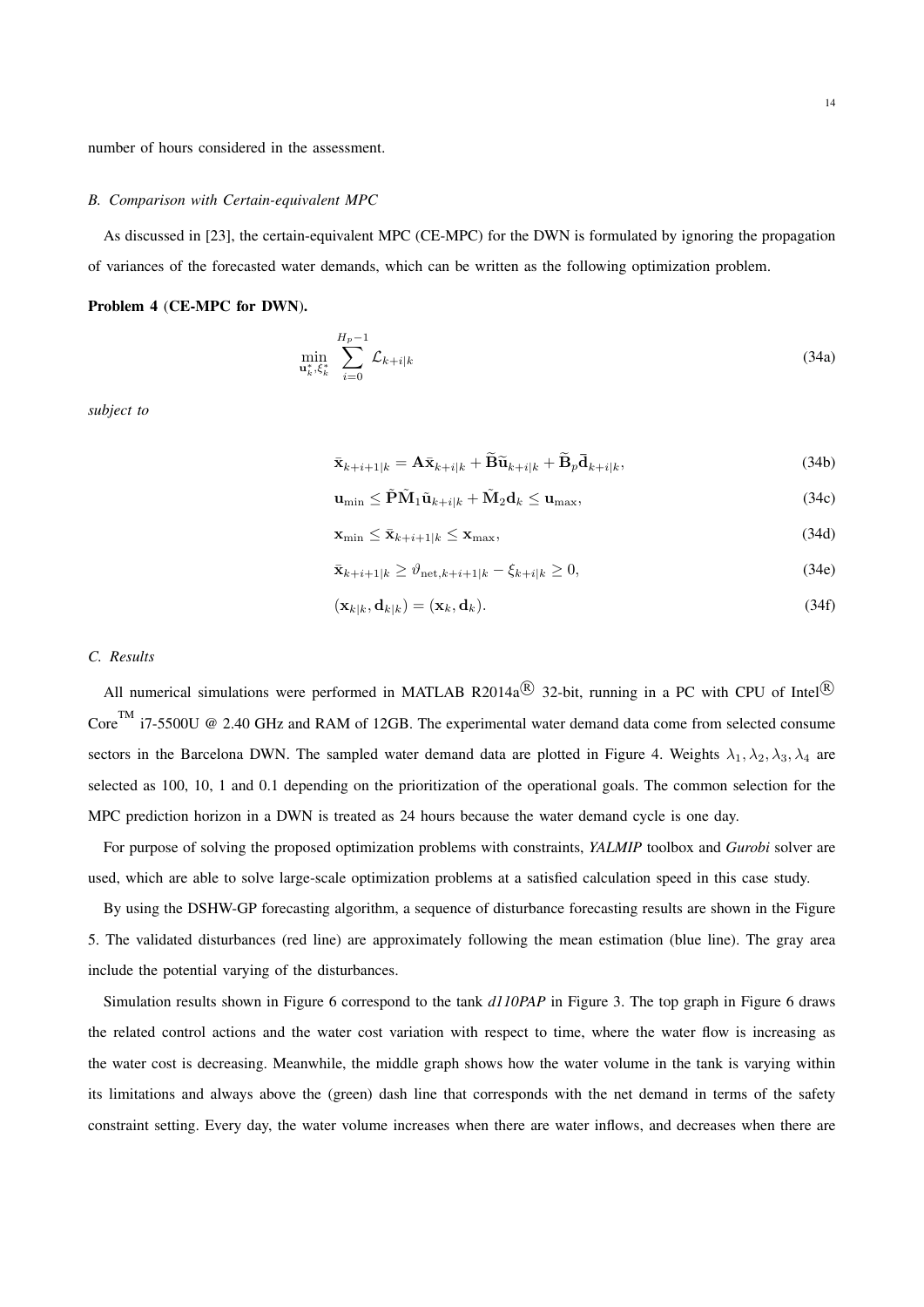

Figure 4. Sampled data of consumer demands

not water inflows and consume demand, which is shown in the bottom plot. In general, the control objectives are properly satisfied and the stochastic demands have little effects on the whole system. The DWN is running under a safe setting.

In order to figure out how the soft term  $\eta_k$  is varying in the optimization process, Figure 7 shows  $\eta_k$  for the first system state and the state evolution over  $H_p$ . As discussed above,  $\eta_k$  is used for avoiding the infeasibility when CI are growing a lot for being useful in the control system. From the plots, the bounds of the state are growing quite fast when  $\eta_k$  is close to 0 while  $\eta_k$  is growing when two bounds come close to the physical limitations of the tank. Hence, the critical value for individual risk is slacked successfully. However, as defined in (10b), the sum of all the individual risks would be less than the global risk after risk slacked. But, it is useful to manipulate the unbounded uncertainties.

| COMPARISONS OF CONTROLLER LERFORMANCES |         |                        |                        |
|----------------------------------------|---------|------------------------|------------------------|
| Case                                   | $KPI_E$ | $KPI_M$                | Computational Time [s] |
| CE-MPC                                 | 14.2926 | $8.3014 \times 10^{4}$ | 922.868                |
| $GP-MPC$ <sub><math>@5\%</math></sub>  | 14.7538 | $1.3730 \times 10^5$   | 924.516                |
| $GP-MPC@10\%$                          | 14.7219 | $1.3484 \times 10^5$   | 924.449                |
| $GP-MPC@15%$                           | 14.7115 | $1.3375 \times 10^5$   | 924.640                |
| $GP-MPC_{@20\%}$                       | 14.7097 | $1.3304 \times 10^5$   | 924.462                |
| GP-MPC@30%                             | 14.7017 | $1.3162 \times 10^5$   | 924.516                |
| $GP-MPC_{@50\%}$                       | 14.6722 | $1.2989 \times 10^5$   | 924.491                |

Table I COMPARISONS OF CONTROLLER PERFORMANCES

Table I compares the results of GP-MPC by using previous four KPIs with different selected risks  $\alpha_{global}$ . In these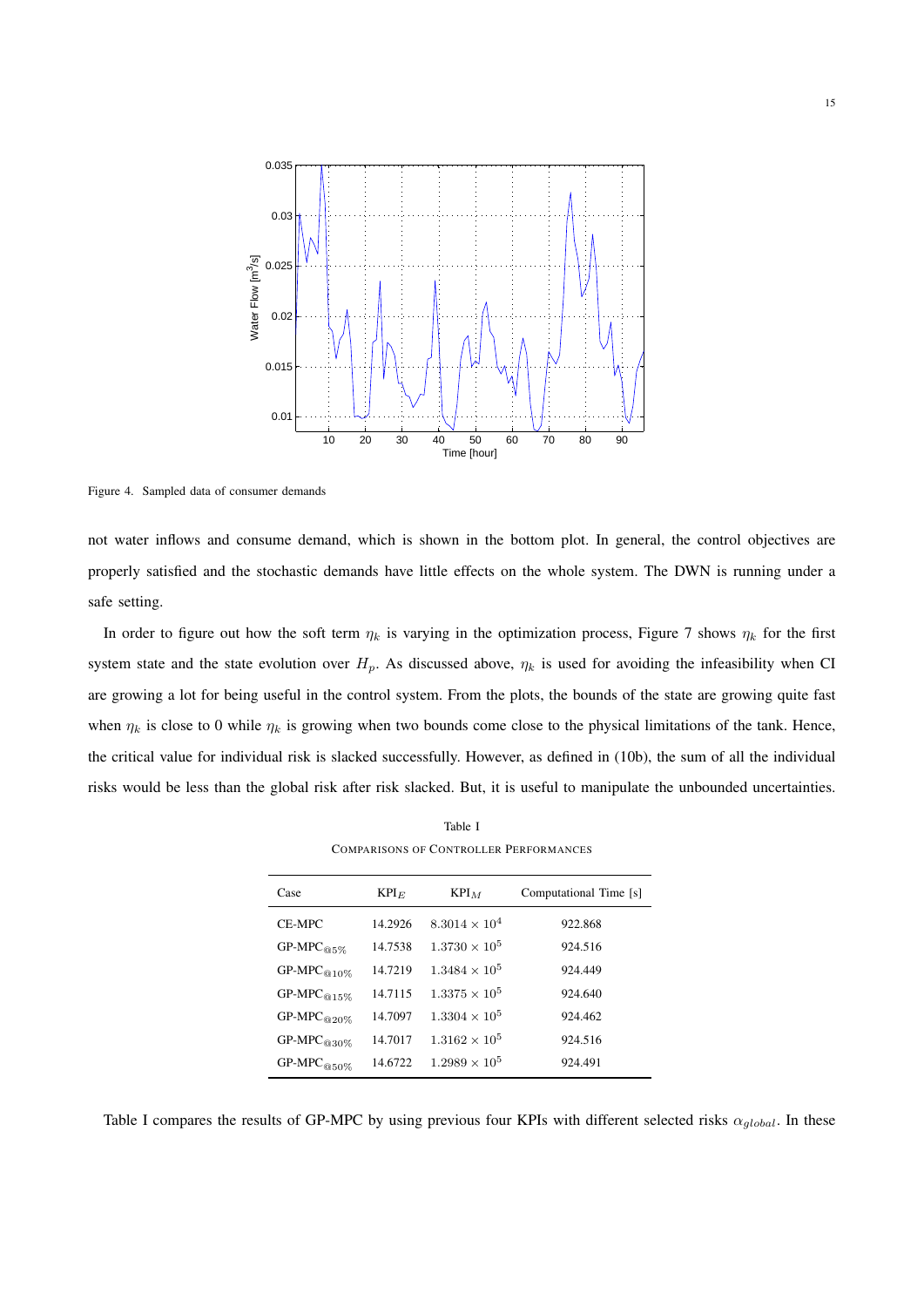

Figure 5. Sequence of forecasting results taken from [14]

simulations, values of  $KPI_S$  are null in all cases. The values for  $KPI_E$  should decrease as the risk grows because if the risk is chosen as a small number, more uncertainty information has been propagated to the system state. Consequently, more water is accumulated into the storage tanks in order to guarantee that there is enough water to supply demands. Thus, this process will bring some additional economic costs because of the additional water stocked. Meanwhile,  $KPI<sub>S</sub>$  is null as expected, which means that there is enough water to satisfy stochastic demands along the simulation and  $KPI_M$  measures the level of obtained safety. If the value of  $KPI_M$  is larger, the system has more safety to deal with underlying uncertainties. Besides, the results of  $KPI_{\Delta U}$  remain the same small value at 4.0806 × 10<sup>-6</sup>, which do not disturb by different risks due to the weights for smoothness cost function are relative small. Furthermore,  $KPI_E$  of CE-MPC is smaller than the one achieved when using GP-MPC, which means that CE-MPC is economically cheaper than GP-MPC due that  $KPI_E$  is selected as economic cost in the objective function.  $KPI_M$  of CE-MPC is also smaller than GP-MPC, which means that, by applying the CE-MPC strategy, brings less safety than GP-MPC because  $KPI_M$  is calculated by accumulating the part of the water volumes inside storage tanks beyond the net water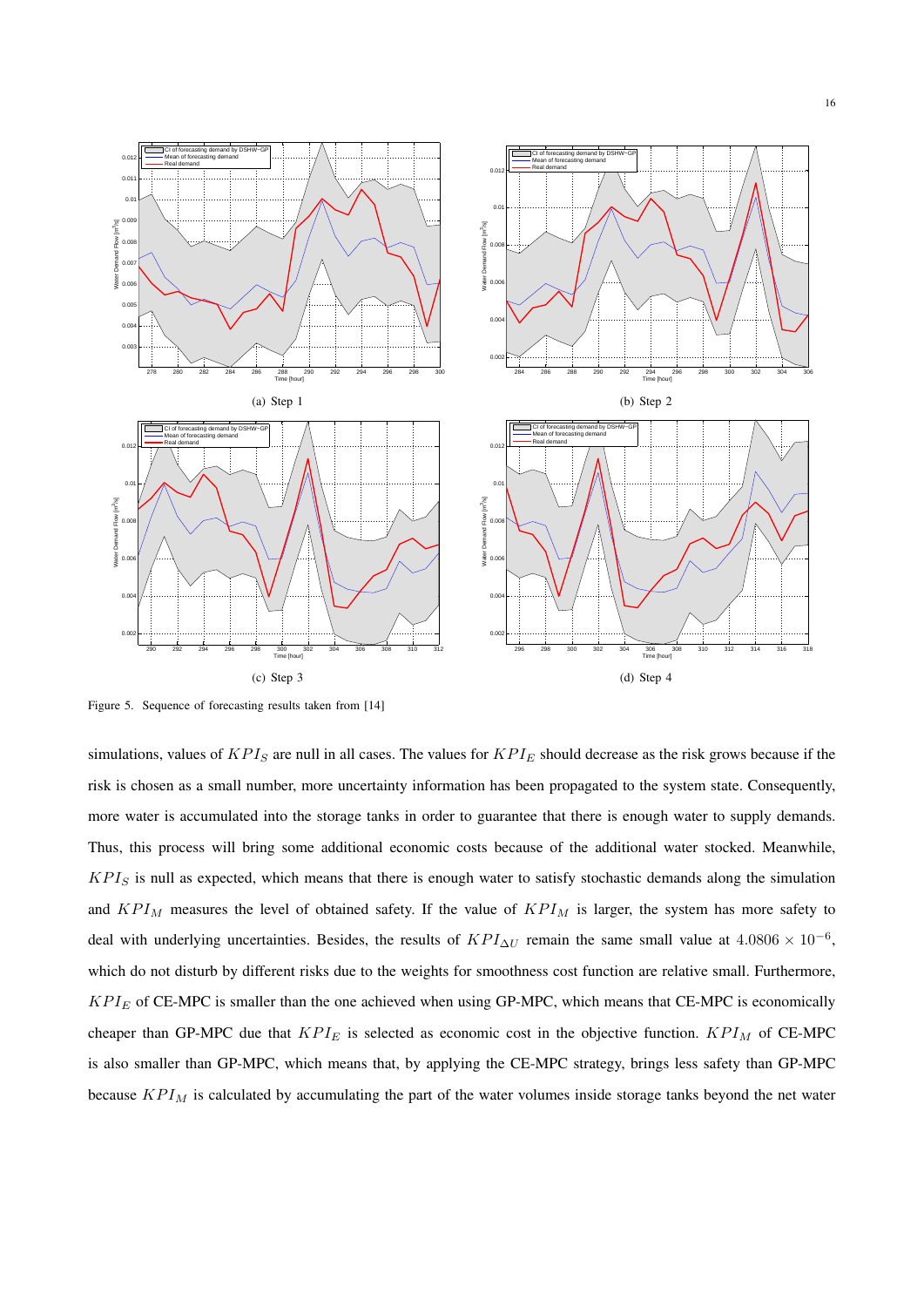

Figure 6. Simulation results for Tank *d110PAP*

consumptions. Furthermore,  $KPI_S$  of CE-MPC is still equal to zero, which means that the system is running in a safe way and supplying the required demand.

From Table I, it can be noticed that the computational time is quite similar since the disturbance forecasting consumes most of the total time and therefore the solution time of the optimizations problems behind each considered MPC-based strategy are relatively comparable. Moreover, the computational time in CE-MPC is shorter than GP-MPC because of the reduced complexity of the optimization problem in the former case. Considered time measurements are related to the solution of the optimization problems using *YALMIP* Toolbox and *GUROBI* solver.

From the computational times presented in Table I, the proposed GP-MPC strategy can be used to the whole Barcelona DWN since the sampling time used for the GP-MPC is one hour. Moreover, the computational times of the proposed approach is quite similar to the one of CE-MPC already applied to the whole Barcelona network in [23]. In any case, if there would exist computational issues, several approaches might be taken into account. A particular way to circumvent this issue consist in using a partitioning approach based on graph theory, see [24]. This strategy can be used to split the whole system into sybsystems and hence the control in several controllers, which are designed in a hierarchical manner.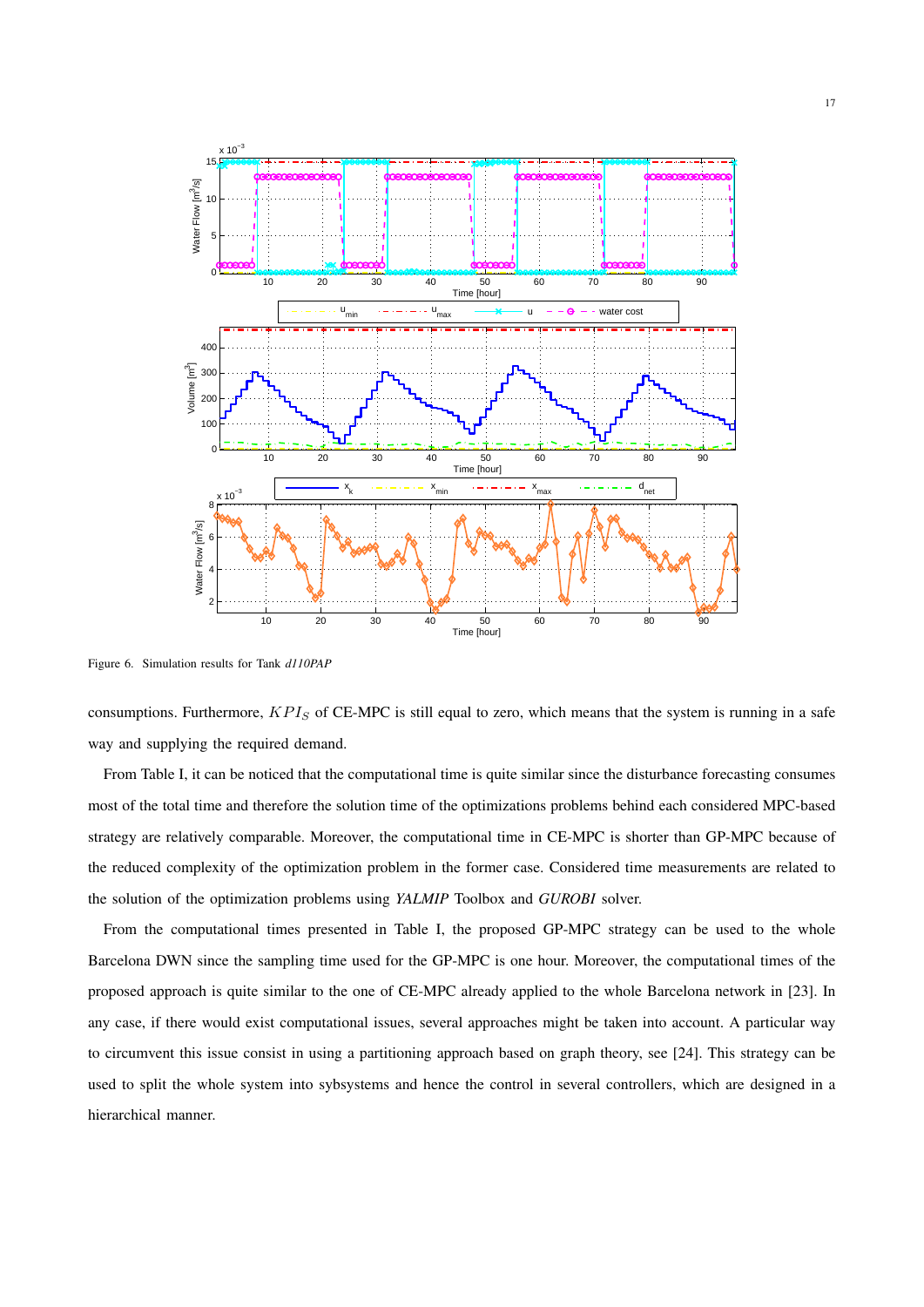

Figure 7. Evolution of  $\eta$  for the tank *d110PAP* and water volume evolution along  $H_p$ 

## VI. CONCLUSIONS

This paper has developed a new SMPC approach based on GP to manage system disturbances. By using DSHW-GP algorithm, the system disturbances have been forecasted over the MPC prediction horizon. The effectiveness and efficiency of applying the proposed approach into the real case have been discussed and analyzed with real demand data gathered from Barcelona DWN. Although dealing with real data involves many difficulties, e.g., the data including a variety of disturbances such as noise and faults of sensors, the proposed GP-MPC has successfully avoided the infeasibility from disturbance measurement by adding a slack variables to propagate system state disturbance over the MPC prediction horizon. The case study of Barcelona DWN has been satisfactorily used to prove that GP-MPC strategy is able to reach a desired performance and maintain the reliability and safety of the whole system.

Future work extending the topics discussed in this paper will be focused on proving robust recursive feasibility and stability of the proposed approach. R2-2

## ACKNOWLEDGEMENTS

This work was supported by Spanish Government (Ministerio de Economía y Competitividad) and FEDER under project DPI2014-58104-R (HARCRICS). Moreover, this paper was partially supported by the research project ECOCIS DPI-2013-48243-C2-1-R of the Spanish Ministry of Science and by AGAUR Doctorat Industrial 2013-DI-041.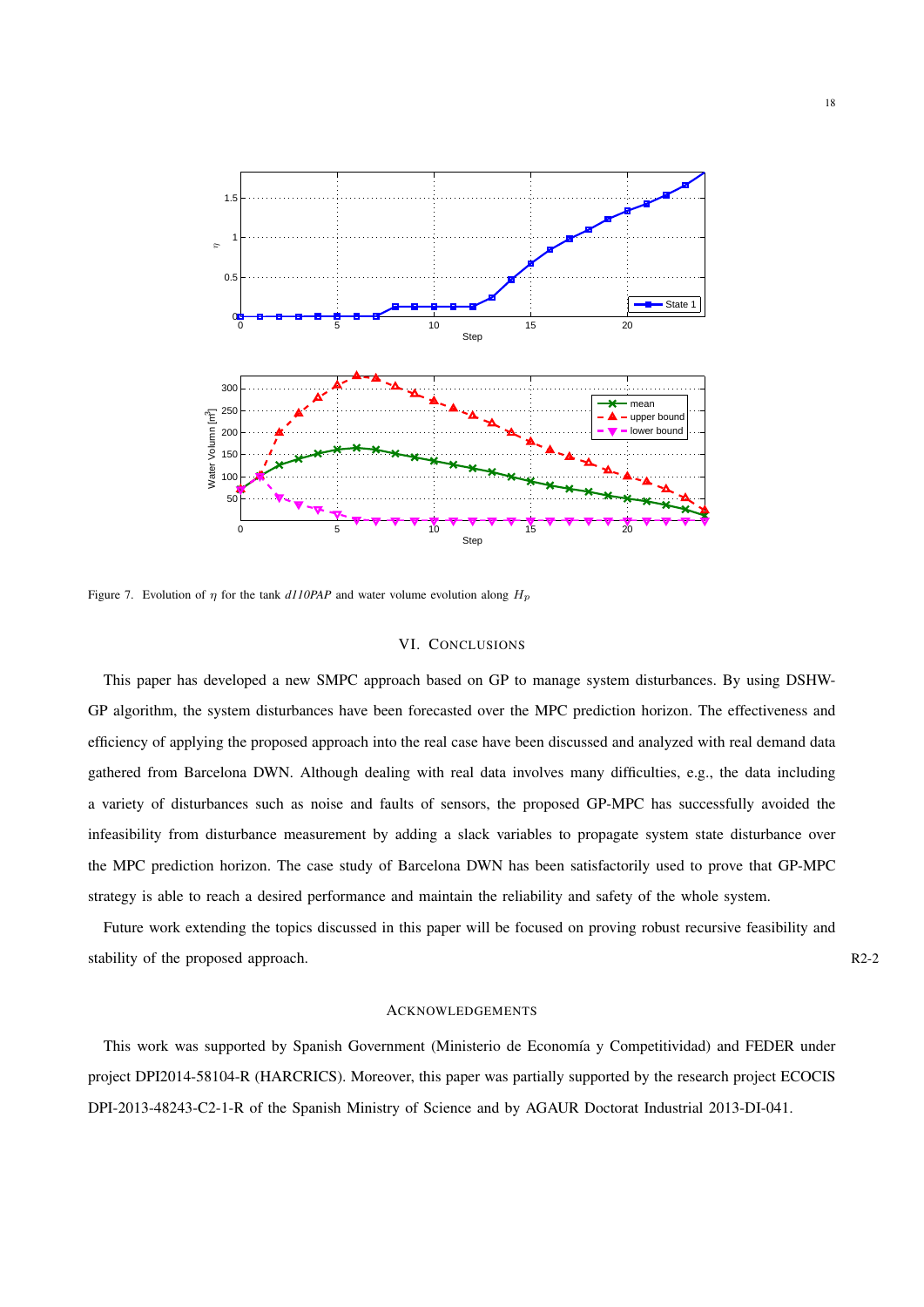#### **REFERENCES**

- [1] Campo PJ, Morari M. Robust Model Predictive Control. In: Proceeding of the American Control Conference. Minneapolis, USA; 1987. p. 1021–1026.
- [2] Mayne DQ, Seron MM, Rakovic SV. Robust model predictive control of constrained linear systems with bounded disturbances. Automatica.  $2005:41(2):219 - 224.$
- [3] Kocijan J, Murray-Smith R, Rasmussen C, Likar B. Predictive control with Gaussian process models. EUROCON 2003 Computer as a Tool The IEEE Region 8. 2003;1:352–356.
- [4] Maciejowski JM, Yang X. Fault tolerant control using Gaussian processes and model predictive control. In: 2013 Conference on Control and Fault-Tolerant Systems (SysTol). Nice, France; 2013. p. 1–12.
- [5] Lourenco JM, Santos PJ. Short-term load forecasting using a Gaussian process model: The influence of a derivative term in the input regressor. Intelligent Decision Technologies. 2012;6(4):273–281.
- [6] Samarasinghe M, Al-Hawani W. Short-term Forecasting of Electricity Consumption using Gaussian Processes. University of Agder; 2012.
- [7] Pawlowski A, Guzman JL, Rodriguez F, Berenguel M, Normey-Rico JE. Predictive Control with Disturbance Forecasting for Greenhouse Diurnal Temperature Control. In: 18th IFAC World Congress. Milano, Italy; 2011. p. 1779–1784.
- [8] Fung Y, Tummala VR. Forecasting of electricity consumption: a comparative analysis of regression and artificial neural network models. In: 2nd International Conference on Advances in Power System Control, Operation and Management. vol. 2; 1993. p. 782–787.
- [9] Hayati M, Shirvany Y. Artificial Neural Network Approach for Short Term Load Forecasting for Illam Region. World Academy of Science: Engineering and Technology. 2007;22:280–284.
- [10] Bakker M, Vreeburg JHG, van Schagen KM, Rietveld LC. A fully adaptive forecasting model for short-term drinking water demand. Environmental Modelling and Software. 2013;48(0):141–151.
- [11] Msiza IS, Nelwamondo FV, Marwala T. Water Demand Prediction using Artificial Neural Networks and Support Vector Regression. Digital intelligence. 2008;3(11):1–8.
- [12] Rasmussen CE, Williams CKI. Gaussian Processes for Machine Learning. Massachusetts Institute of Technology: the MIT Press; 2006.
- [13] Blanch J, Quevedo J, Saludes J, Puig V. Short-term Demand Forecasting For Operational Control of the Barcelona Water Transport Network. In: Conferencia Nacional de Jóvenes Profesionales del Agua de España. Barcelona; 2010. p. 1–10.
- [14] Wang Y, Ocampo-Martinez C, Puig V, Quevedo J. Gaussian-process-based demand forecasting for predictive control of drinking water networks. In: 9th International Conference on Critical Information Infrastructures Security. Limassol, Cyprus; 2014. .
- [15] Christiaanse WR. Short-Term Load Forecasting Using General Exponential Smoothing. IEEE Transactions on Power Apparatus and Systems. 1971;90(2):900–911.
- [16] Harrison PJ. Exponential Smoothing and Short-Term Sales Forecasting. Management Science. 1967;13(11):821–842.
- [17] Grosso JM, Ocampo-Martinez C, Puig V, Joseph B. Chance-constrained model predictive control for drinking water networks. Journal of Process Control. 2014;24(5):504–516.
- [18] Ono M, Williams B. Iterative Risk Allocation: A New Approach to Robust Model Predictive Control with a Joint Chance Constraint. In: Proceedings of the 47th IEEE Conference on Decision and Control. Cancun, Mexico; 2008. p. 3427–3432.
- [19] Scokaert POM, Mayne DQ, Rawlings JB. Suboptimal model predictive control (feasibility implies stability). IEEE Transactions on Automatic Control. 1999;44(3):648–654.
- [20] Amrit R, Rawlings JB, Angeli D. Economic optimization using model predictive control with a terminal cost. Annual Reviews in Control. 2011;35(2):178–186.
- [21] Angeli D, Amrit R, Rawlings JB. On Average Performance and Stability of Economic Model Predictive Control. IEEE Transactions on Automatic Control. 2012 July;57(7):1615–1626.
- [22] Grosso JM, Ocampo-Martinez C, Puig V, Limon D, Pereira M. Economic MPC for the Management of Drinking Water Networks. In: Proceedings of the European Control Conference. Strasburg, France; 2014. p. 1–12.